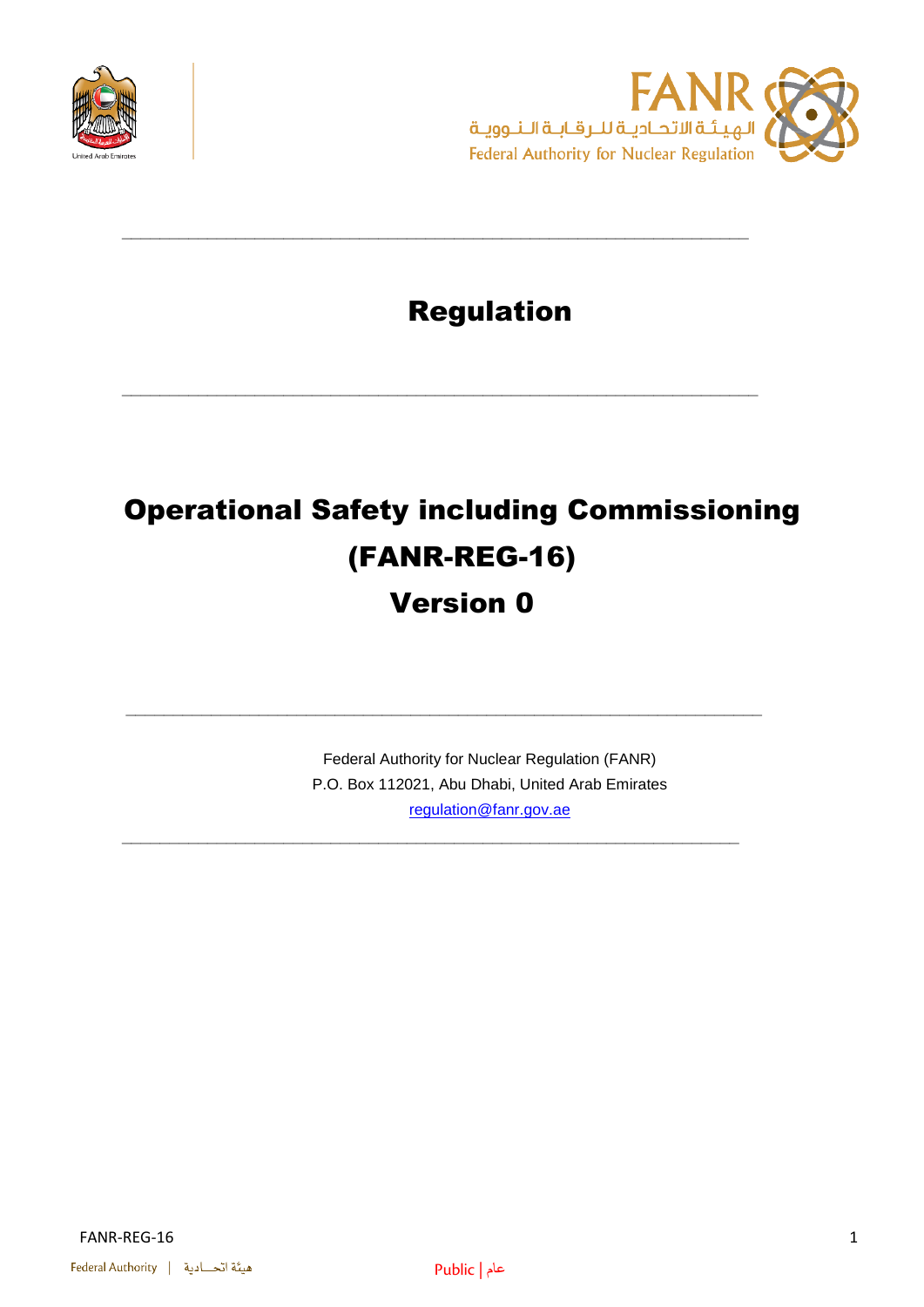



### **Contents**

#### FANR-REG-16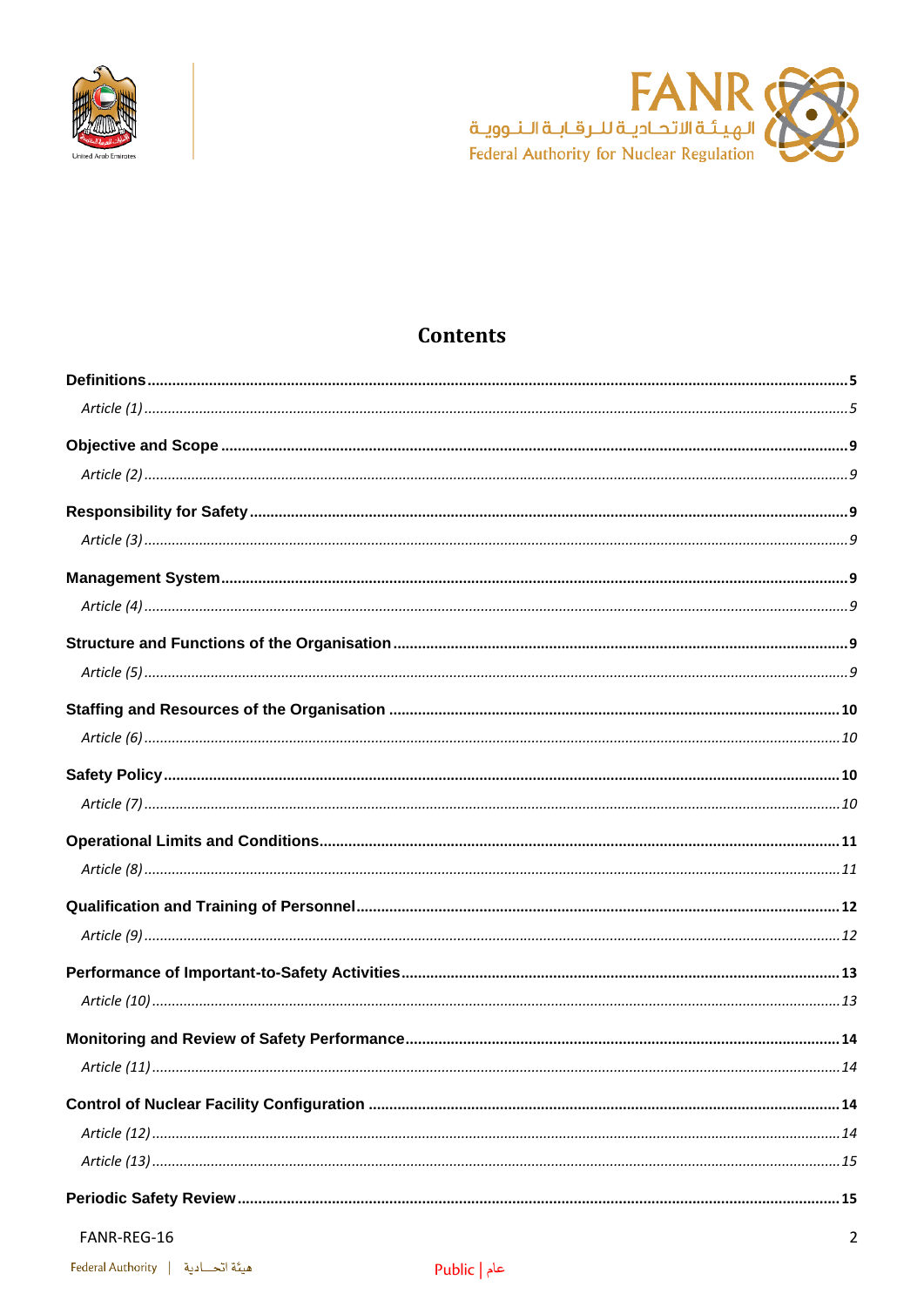



#### FANR-REG-16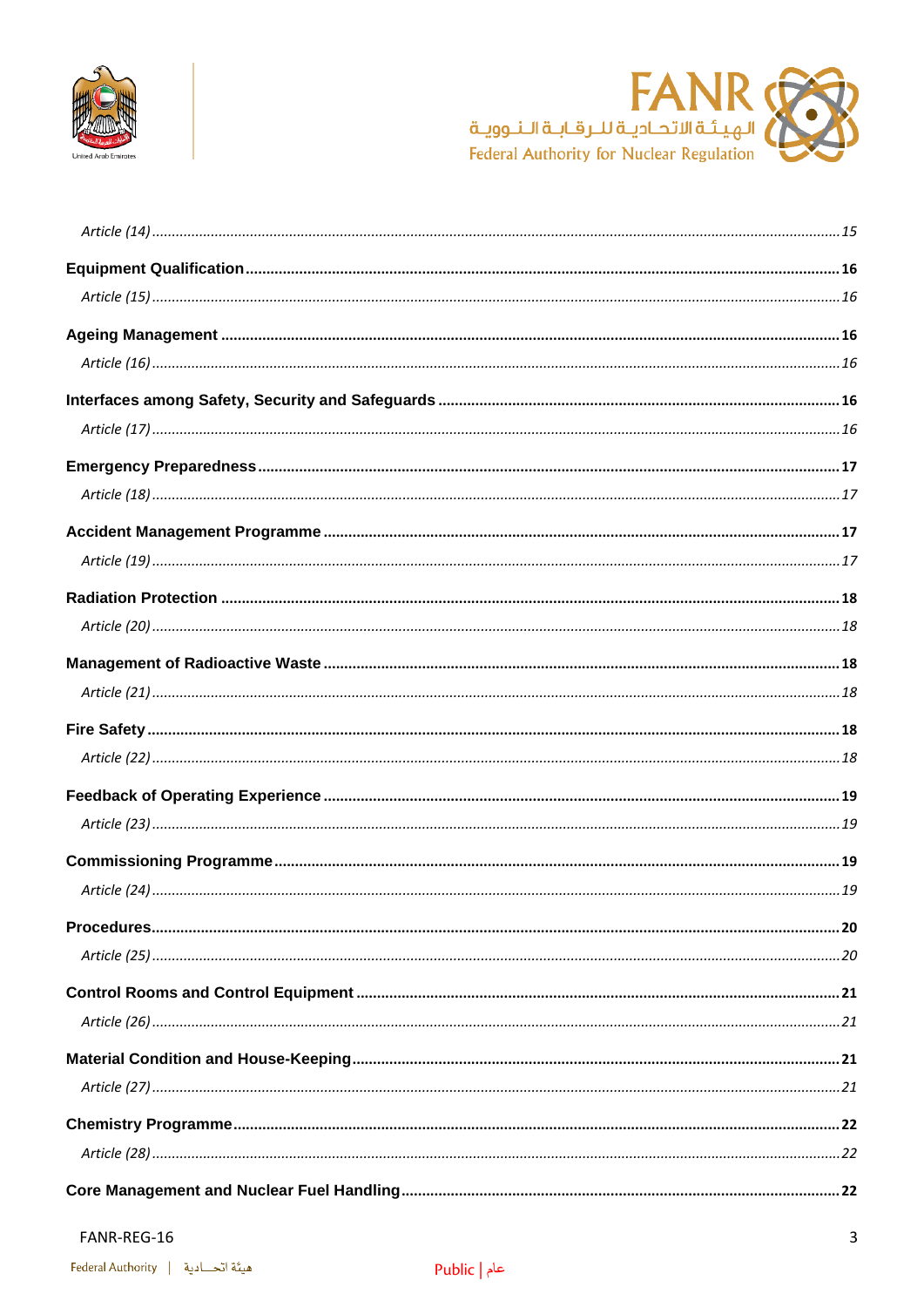

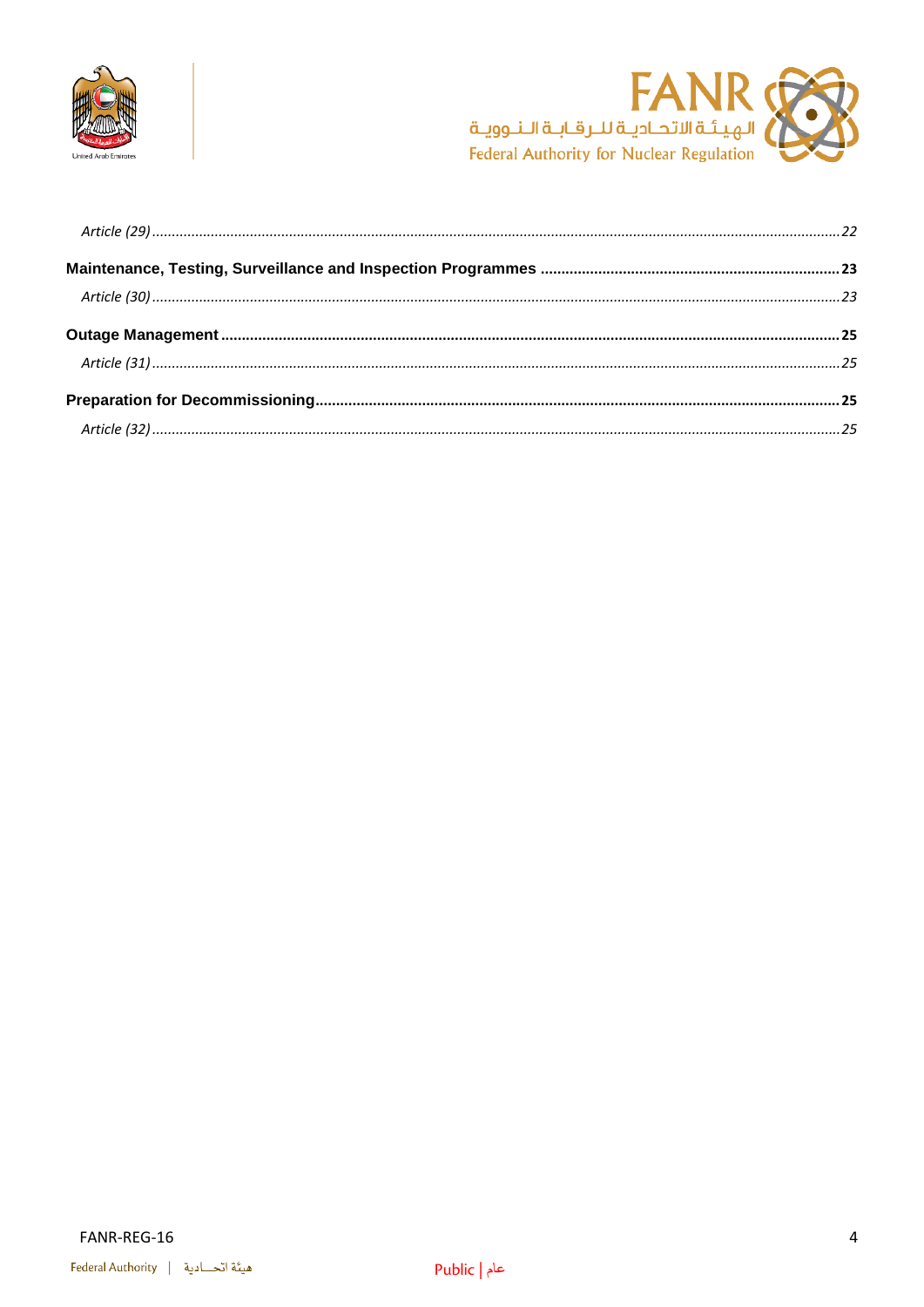



#### **Definitions**

#### **Article (1)**

<span id="page-4-1"></span><span id="page-4-0"></span>For purposes of this regulation, the following terms shall have the meanings set forth below. Other capitalised terms used but not defined herein shall have the meaning ascribed to them in Article 1 of the Federal Law by Decree No. 6 of 2009 Concerning the Peaceful Uses of Nuclear Energy (the Law):

| <b>Accident Conditions</b>                           | Deviations from Normal Operation more severe than Anticipated<br>Operational Occurrences, including DBAs and Severe Accidents.                                                                                                                                                                                                                                                                                            |
|------------------------------------------------------|---------------------------------------------------------------------------------------------------------------------------------------------------------------------------------------------------------------------------------------------------------------------------------------------------------------------------------------------------------------------------------------------------------------------------|
| <b>Accident Management</b>                           | The taking of a set of actions during the evolution of a beyond<br>DBA:                                                                                                                                                                                                                                                                                                                                                   |
|                                                      | To prevent the escalation of the event into a Severe<br>Accident;                                                                                                                                                                                                                                                                                                                                                         |
|                                                      | To mitigate the consequences of a Severe Accident; and<br>$\overline{\phantom{a}}$                                                                                                                                                                                                                                                                                                                                        |
|                                                      | To achieve a safe and stable state in the long term.<br>$\qquad \qquad \blacksquare$                                                                                                                                                                                                                                                                                                                                      |
| <b>Anticipated Operational</b><br><b>Occurrences</b> | An operational process deviating from Normal Operation which is<br>expected to occur at least once during the operating lifetime of a<br>Nuclear Facility but which, in view of appropriate Design<br>provisions, does not cause any significant damage to Items<br>Important to Safety or lead to Accident Conditions.                                                                                                   |
| <b>Corrective Maintenance</b>                        | Actions that restore, by repair, overhaul or replacement, the<br>capability of a failed SSC to function within acceptance criteria.                                                                                                                                                                                                                                                                                       |
| <b>Design Basis Accident</b><br>(DBA)                | Accident Conditions against which a Nuclear Facility is designed<br>according to established Design criteria, and for which the<br>damage to the Nuclear Fuel and the release of Radioactive<br>Material are kept within authorized limits.                                                                                                                                                                               |
| Defence-in-Depth                                     | A hierarchical deployment of different levels of diverse equipment<br>and procedures to prevent the escalation of Anticipated<br>Operational Occurrences and to maintain the effectiveness of<br>physical barriers placed between a Radiation Source or<br>Radioactive Material and Operational States workers, members<br>of the public or the environment, in and, for some barriers, in<br><b>Accident Conditions.</b> |
| <b>Equipment Operator</b><br>(EO)                    | An Operator who works in a Nuclear Facility, normally outside the<br>control room, under the direction of Reactor Operators and Senior<br>Reactor Operators.                                                                                                                                                                                                                                                              |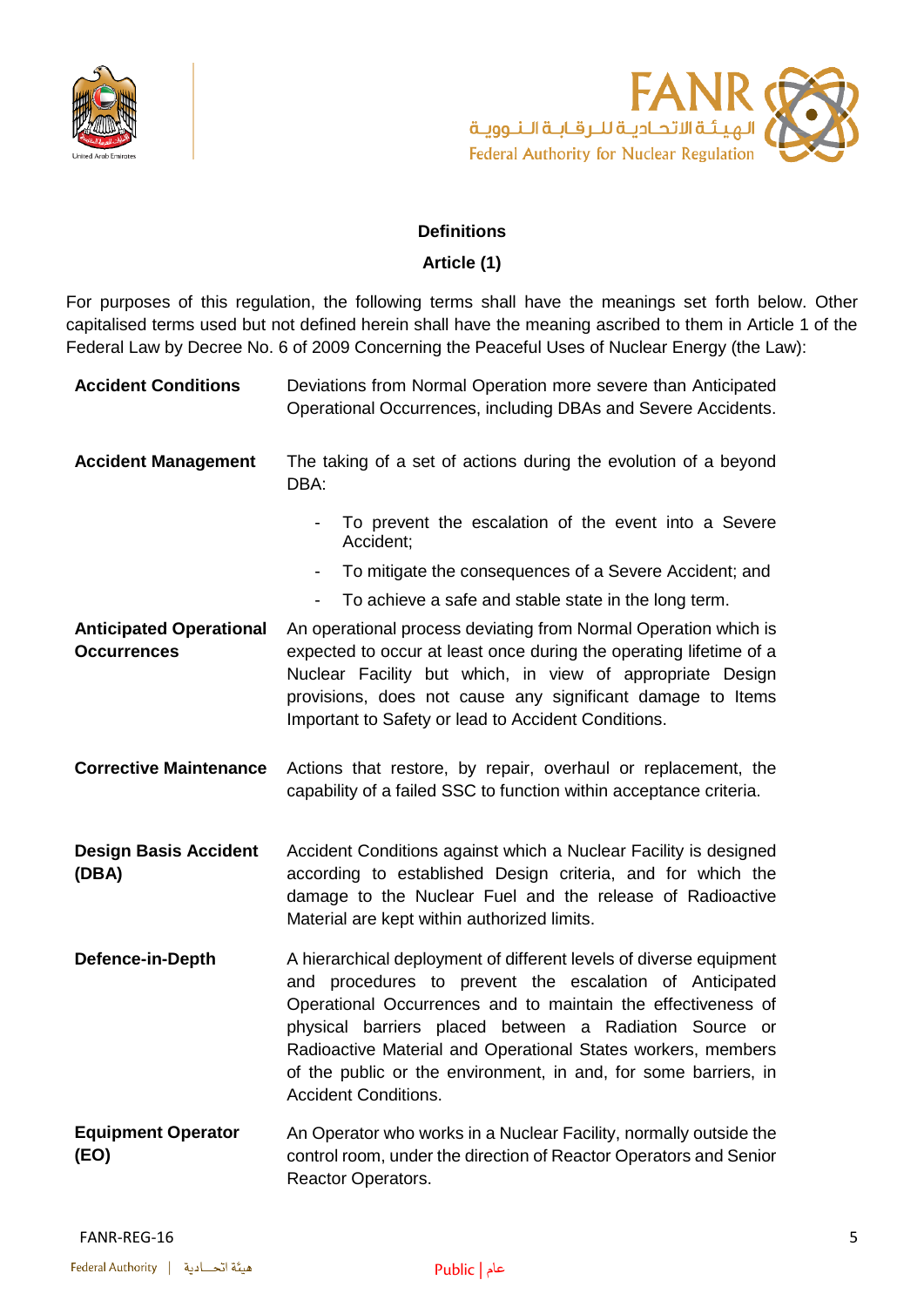



| <b>Items Important to</b><br><b>Safety</b>               | An item that is part of a Safety Group and/or whose malfunction<br>or failure could lead to radiation exposure of the site personnel or<br>members of the public, including:                                                                                                                                                                                                                                                                                          |
|----------------------------------------------------------|-----------------------------------------------------------------------------------------------------------------------------------------------------------------------------------------------------------------------------------------------------------------------------------------------------------------------------------------------------------------------------------------------------------------------------------------------------------------------|
|                                                          | Those SSCs whose malfunction or failure could lead to undue<br>radiation exposure of site personnel or members of the public;                                                                                                                                                                                                                                                                                                                                         |
|                                                          | Those SSCs that prevent Anticipated Operation Occurrences<br>from leading to Accident Conditions; and                                                                                                                                                                                                                                                                                                                                                                 |
|                                                          | Those failures that are provided to mitigate the consequences of<br>a malfunction or failure of SSCs.                                                                                                                                                                                                                                                                                                                                                                 |
| <b>Normal Operation</b>                                  | Operation within specified Operational Limits and Conditions. For<br>a Nuclear Facility this includes start-up, power operation<br>shutting<br>down<br>(including<br>low<br>power),<br>shutdown,<br>and<br>Maintenance, testing and refuelling.                                                                                                                                                                                                                       |
| <b>Operating Personnel</b>                               | The Senior Reactor Operators, the Reactor Operators, or the<br>Equipment Operators at a Nuclear Facility.                                                                                                                                                                                                                                                                                                                                                             |
| <b>Operational Limits and</b><br><b>Conditions (OLC)</b> | A set of rules setting forth parameter limits, the functional<br>capability and the performance levels of equipment and personnel<br>approved by the Authority for safe operation of an authorized<br>Facility.                                                                                                                                                                                                                                                       |
| <b>Operational States</b>                                | States defined under Normal Operation and Anticipated<br>Operational Occurrences.                                                                                                                                                                                                                                                                                                                                                                                     |
| <b>Postulated Initiating</b><br>Event (PIE)              | An event identified in Design as leasing to Anticipated Operational<br>Occurrences or Accident Conditions. This means that a PIE is not<br>an accident itself; it is the event that initiates a sequence and that<br>leads to an operational occurrence, a DBA or a Severe Accident<br>depending on the additional failures that occur. Typical examples<br>are equipment failures (including pipe breaks), human errors,<br>human induced events and natural events. |
| <b>Probabilistic Risk</b><br><b>Assessment (PRA)</b>     | A comprehensive, structured approach to identifying failure<br>scenarios constituting a conceptual and mathematical tool for<br>deriving numerical estimates of risk.                                                                                                                                                                                                                                                                                                 |
|                                                          | Level 1 comprises the Assessment of failures leading to the<br>determination of the frequency of core damage.                                                                                                                                                                                                                                                                                                                                                         |
|                                                          | Level 2 constitutes the Assessment of containment response and<br>leads to the determination of frequency of containment failure                                                                                                                                                                                                                                                                                                                                      |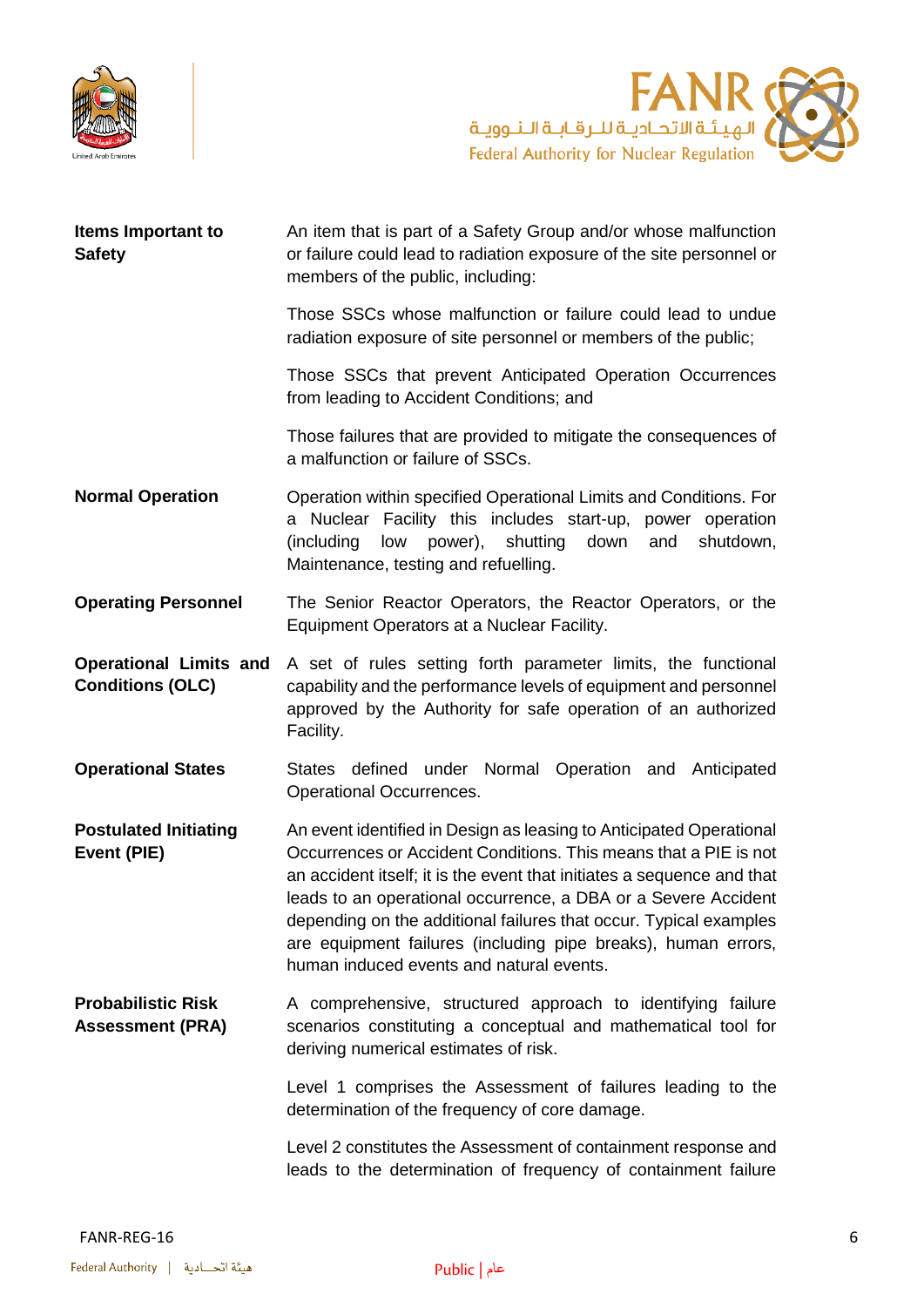



resulting in release to the environment of a given percentage of the reactor core's inventory of radionuclides.

**Protection and Safety** The protection of people against Ionizing Radiation or Radioactive Material and the Safety of Radiation Sources, including the means for achieving this, and the means for preventing Accidents and for mitigating the consequences of Accidents should they occur.

**Reactor Operator (RO)** A control room operator who normally manipulates the Nuclear Facility controls, particularly the controls affecting reactor reactivity.

**Representative Simulator** A full-scale replica training simulator whose behaviour corresponds well to the plant's behaviour under normal operational, transient, and accident conditions.

**Root Cause** The fundamental cause of an initiating event, correction of which will prevent recurrence of the initiating event (i.e. the root cause is the failure to detect and correct the relevant latent weakness(es) and the reasons for that failure).

- **Safety Analysis Report (SAR)** The detailed demonstration of the Safety, security and safeguards of a Nuclear Facility presented in the form of an integrated report that presents the necessary and sufficient information in support of the licence application for authorization of the Regulated Activity requested.
- **Safety Culture** The assembly of characteristics and attitudes in organisations and individuals which establishes that, as an overriding priority, Protection and Safety issues receive the attention warranted by their significance.

**Safety Group** The assembly of equipment designated to perform all actions required for a particular PIE to ensure that the limits specified in the design basis for Anticipated Operational Occurrences and DBAs are not exceeded.

- **Safety System** A system important to Safety, provided to ensure the safe shutdown of the reactor or the residual heat removal from the core, or to limit the consequences of Anticipated Operational Occurrences and DBAs.
- **Senior Reactor Operator (SRO)** A senior control room operator who oversees and directs the activities of Reactor Operators and Equipment Operators.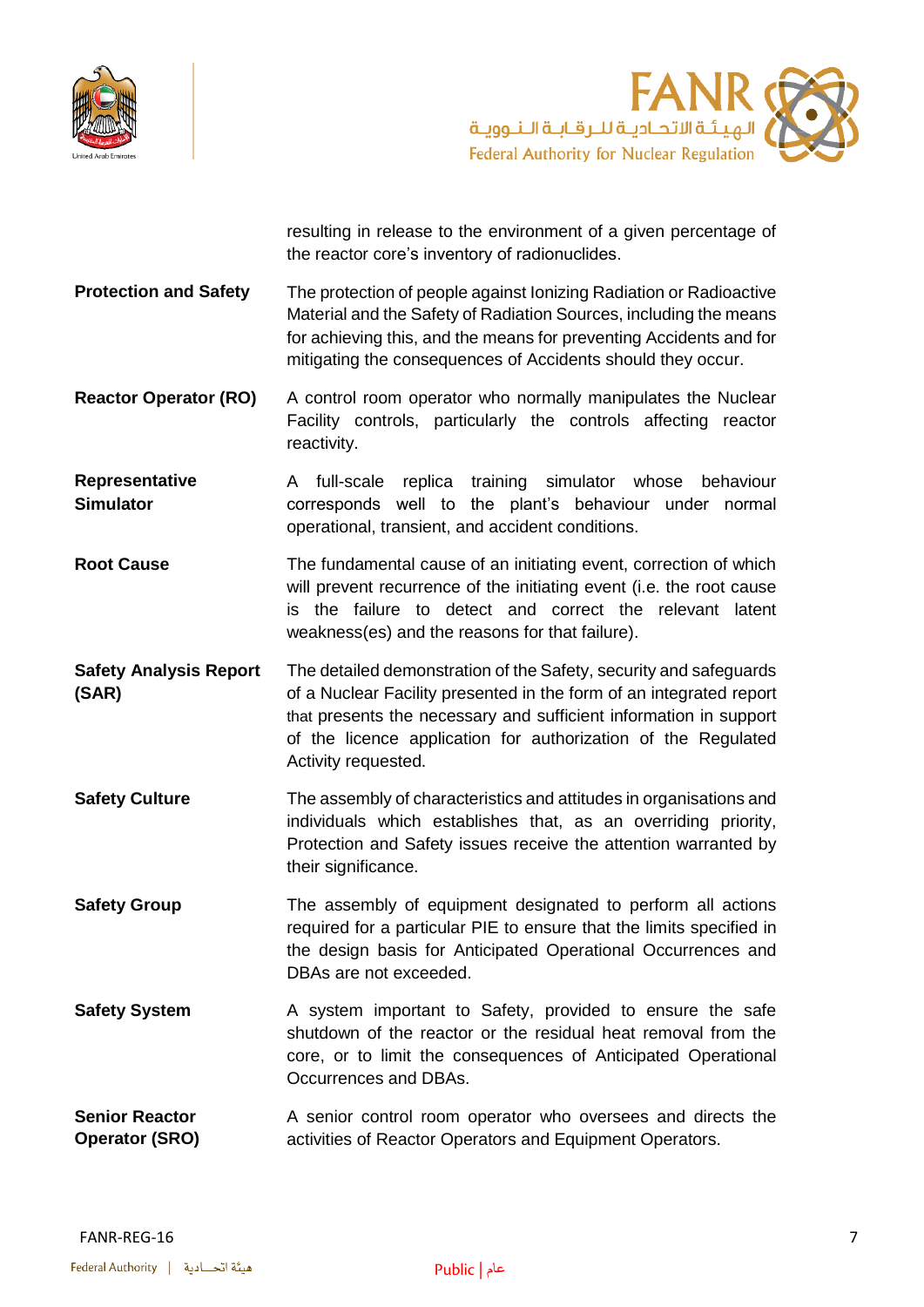



**State System of Accounting for & Control of Nuclear Material (SSAC)**

**Severe Accidents** Accident Conditions more severe than a DBA and involving significant core degradation.

> A system of accounting for and control of all Nuclear Material subject to safeguards under the Safeguards Agreement, which is established and maintained by the Authority at the State level.

**Structures, Systems and Components (SSCs)**

A general term encompassing all the elements of a Facility or Activity which contributes to Protection and Safety, except human factors. Structures are the passive elements such as building vessels and shielding. Systems comprise several components assembled in such a way as to perform a specific active function. Components are discrete elements of systems.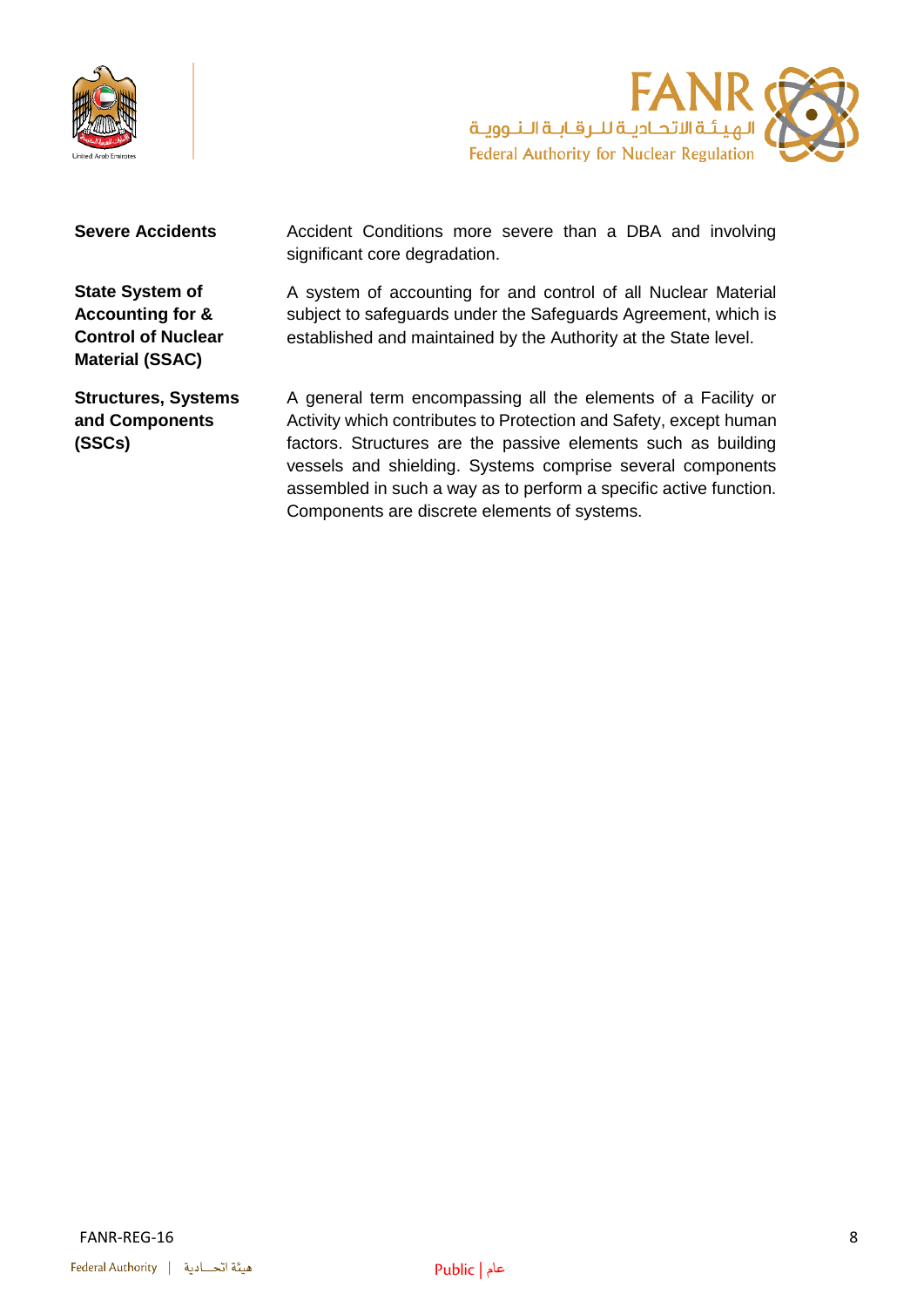



#### **Objective and Scope**

#### **Article (2)**

- <span id="page-8-1"></span><span id="page-8-0"></span>1. The objective of this regulation is to establish the requirements that must be satisfied to ensure the safe Operation of a Nuclear Facility. The requirements of this regulation shall be considered in conjunction with the requirements from other related regulations issued by the Authority pursuant to the Law.
- 2. This regulation establishes requirements for the Commissioning and Operation of a Nuclear Facility. It covers Commissioning and Operation up to the removal of Nuclear Fuel from the Nuclear Facility, including testing, Inspection, Maintenance and modifications made throughout the lifetime of the Nuclear Facility. It covers also the preparation for Decommissioning.
- <span id="page-8-2"></span>3. This regulation applies to the holder of a License to operate a Nuclear Facility.

#### **Responsibility for Safety**

#### **Article (3)**

<span id="page-8-3"></span>The prime responsibility for Safety is assigned to the Licensee of the Nuclear Facility. This prime responsibility shall cover all the activities related directly or indirectly to the Operation. It includes the responsibility for supervising the activities of all other related groups such as designers, suppliers, manufacturers and construction workers, employers and contractors as well as the responsibility for Operation of the Nuclear Facility.

#### **Management System**

#### **Article (4)**

<span id="page-8-6"></span><span id="page-8-5"></span><span id="page-8-4"></span>The Licensee shall establish, implement, assess and continually improve an integrated Management System in accordance with the Authority's requirements.

#### **Structure and Functions of the Organisation**

#### **Article (5)**

- <span id="page-8-7"></span>1. Functional responsibilities, lines of authority and lines of internal and external communication for the safe Operation of a Nuclear Facility in all Operational States and in Accident Conditions shall be clearly documented in writing.
- 2. Documentation of the Nuclear Facility's organisational structure and of the arrangements for discharging responsibilities shall be made available to the Nuclear Facility's personnel. The organisational structure of the Licensee shall be specified so that all roles that are critical for the safe Operation of the Nuclear Facility are specified and described in writing. Proposed organisational

FANR-REG-16 9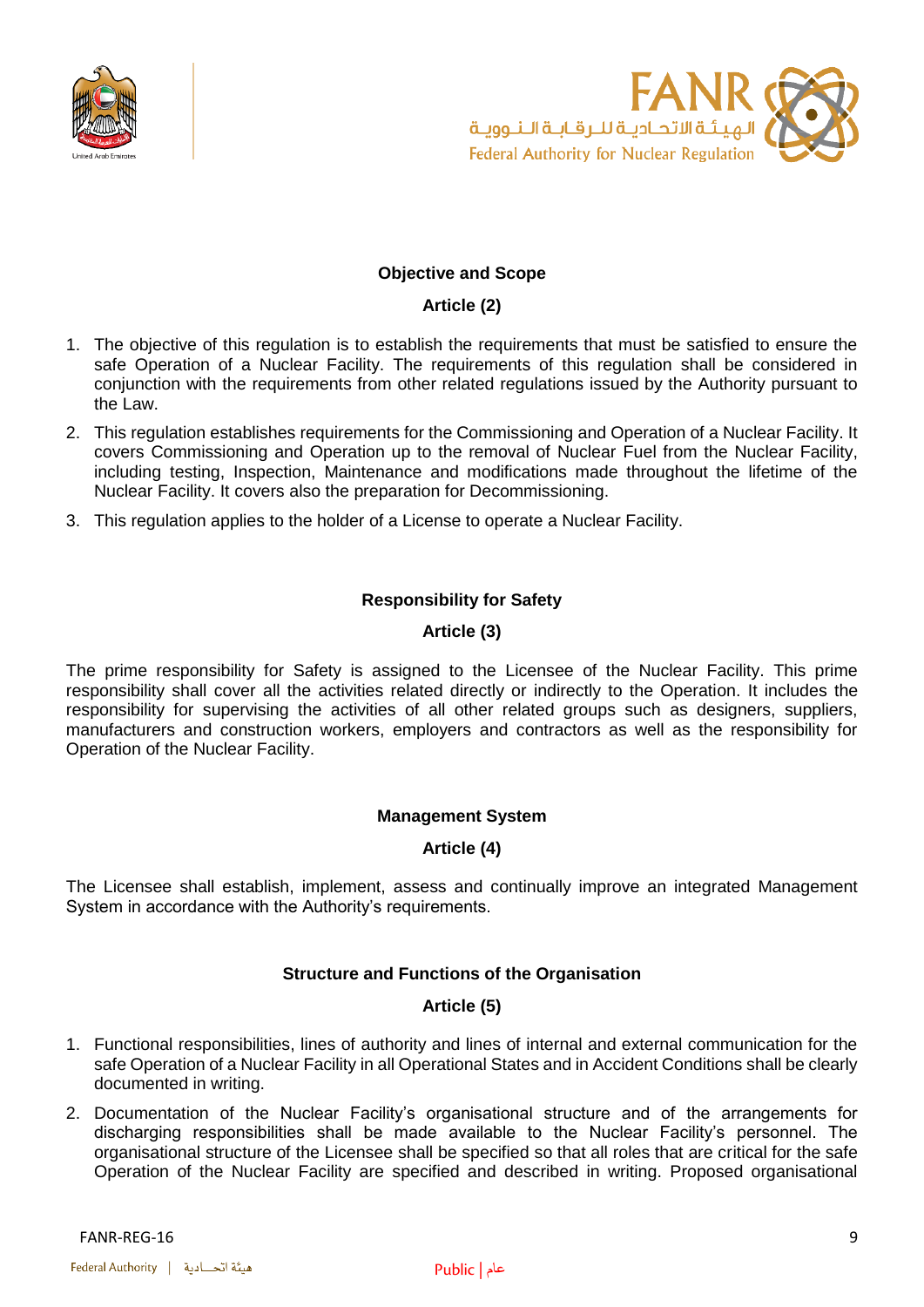



changes to the structure and associated arrangements that are of importance to Safety shall be analysed in advance by the Licensee and submitted to the Authority for approval.

#### **Staffing and Resources of the Organisation**

#### **Article (6)**

<span id="page-9-1"></span><span id="page-9-0"></span>The Licensee shall be staffed with competent managers and sufficient qualified personnel for the safe Operation of the Nuclear Facility

- 1. The necessary knowledge, skills, attitudes and Safety expertise shall be sustained at the Nuclear Facility, and long-term objectives and policies for human resources shall be developed and met.
- 2. The organisation, qualifications and number of Nuclear Facility personnel shall be adequate for the safe and reliable Operation of the Nuclear Facility in all Operational States and in Accident Conditions. Succession planning shall be an established practice for the Nuclear Facility personnel. The recruitment and selection policy of the Licensee shall be directed at attracting and retaining competent personnel to cover all aspects of the safe Operation of the Nuclear Facility. A long-term staffing plan aligned to the long-term objectives of the Licensee shall be developed in anticipation of the future needs of the Licensee for personnel and skills.
- 3. There shall be sufficient Operating Personnel on shift to ensure that the Nuclear Facility is operated in accordance with the OLCs. Shift staffing patterns, shift cycles and controls on working hours shall provide sufficient time for the training of Operating Personnel. Distractions to control room Operators shall be minimised. In order to avoid burdening control room Operators and to allow them to focus on their responsibilities for Safety, activities shall be scheduled to reduce simultaneous activities as far as possible.
- 4. A staff health policy shall be instituted and maintained to ensure the fitness for duty of all Nuclear Facility personnel. Attention shall be paid to minimising conditions causing stress, and to setting restrictions on over-time and requirements for rest breaks. The health policy shall cover the prohibition of alcohol consumption and drug abuse.
- 5. Resources for support activities from both on-site and off-site organisations including contractors, the technical and administrative services and the use of facilities necessary to perform the operating functions shall be available to support the requirements of this regulation. For sites with shared important to Safety resources (such as sites with multiple units), the arrangements for the use of such shared resources shall be clearly defined.

#### **Safety Policy**

#### **Article (7)**

<span id="page-9-3"></span><span id="page-9-2"></span>The Licensee shall establish and implement operational policies that give Safety the highest priority.

1. An operational policy implemented by the Licensee shall give Safety the utmost priority thereby overriding the demands of production and project schedules. The Safety policy shall promote a strong Safety Culture including a questioning attitude and a commitment to excellent performance in relation to all activities that are important to Safety. Managers shall promote an attitude of Safety consciousness amongst Nuclear Facility personnel.

FANR-REG-16 10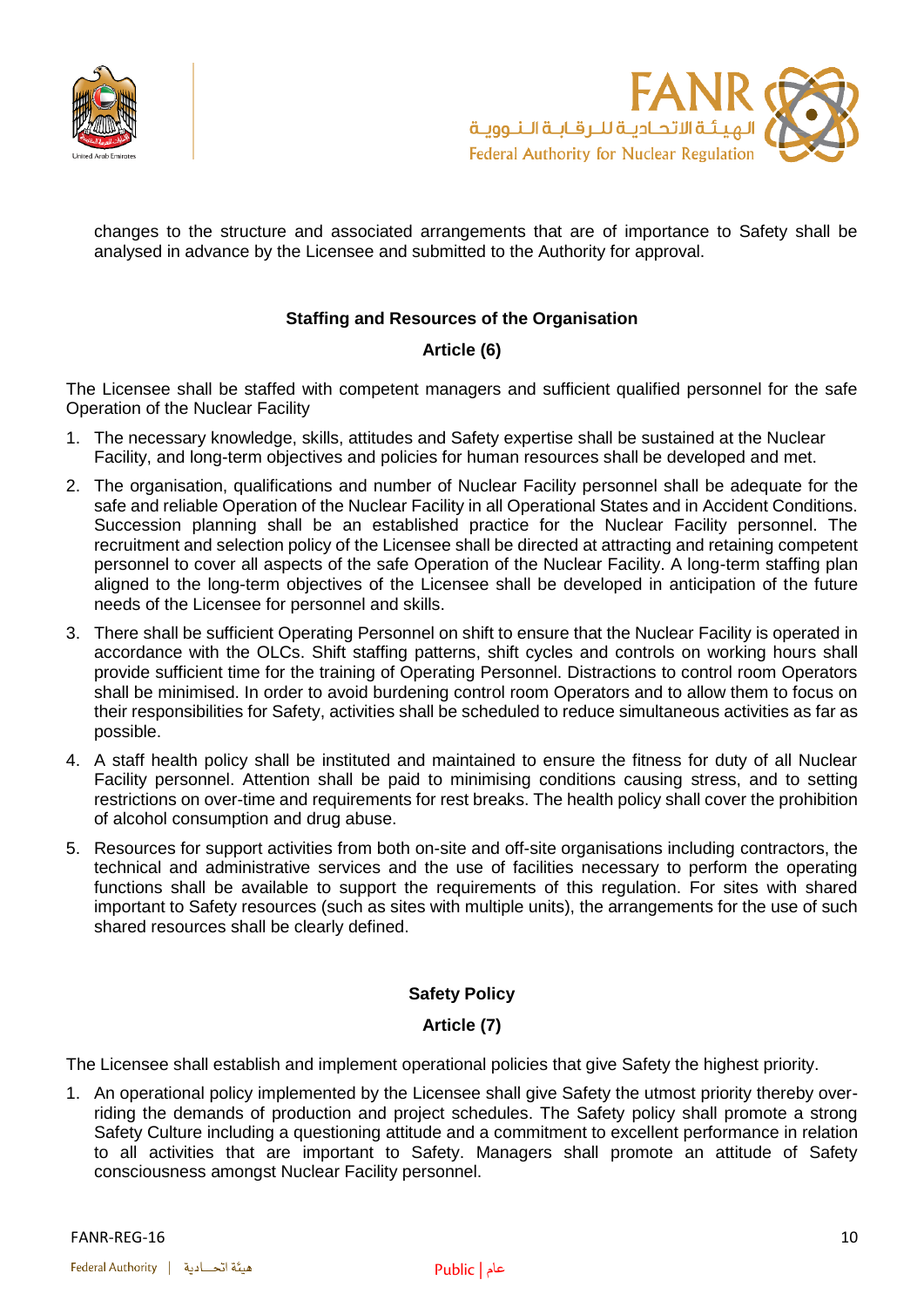



- 2. The Safety policy shall stipulate clearly the leadership role of senior management in Safety matters. Senior management shall communicate the provisions of the Safety policy throughout the organisation. All personnel in the organisation shall be made aware of the Safety policy and of their responsibilities for ensuring Safety thereunder. Safety performance standards and the expectations of management for Safety performance shall be clearly communicated to site personnel.
- 3. Key aspects of the Safety policy shall be communicated to appropriate external support organisations including contractors so that the Licensee's requirements and expectations for those activities that are important to Safety are clearly understood and met.
- 4. The Safety policy of the Licensee shall include a commitment to achieving enhancements in operational Safety. The strategy of the Licensee for enhancing Safety and for finding more effective ways of applying and, where feasible, improving existing standards shall be continuously monitored and supported by means of a clearly specified programme with clear objectives and targets.

#### **Operational Limits and Conditions**

#### **Article (8)**

<span id="page-10-1"></span><span id="page-10-0"></span>The Licensee shall ensure that the Nuclear Facility is operated in accordance with the set of OLCs.

- 1. The Nuclear Facility shall be operated within the OLCs to prevent situations arising that could lead to Anticipated Operational Occurrences or Accident Conditions, and to mitigate the consequences of such events if they do occur.
- 2. The ROs and SROs shall remain cognisant of the condition of all Nuclear Facility systems that have a bearing on Safety and ensure that these conditions meet the requirements of the OLCs.
- 3. The OLCs shall be reviewed and revised as necessary in consideration of operating experience, developments in technology and approaches to Safety, and changes in the Nuclear Facility.
- 4. The OLCs shall include the following:
	- (a) Safety limits
	- (b) Limiting settings for Safety Systems
	- (c) Limits and conditions for Normal Operation
	- (d) Surveillance and testing requirements; and
	- (e) Action statements for deviations from Normal Operation.
- 5. Operating personnel who are directly responsible for the conduct of operations shall be trained and thoroughly familiar with the OLCs in order to comply with the provisions contained therein.
- 6. The Licensee shall ensure that an appropriate surveillance programme is implemented to ensure compliance with the OLCs, and that its results are evaluated, recorded, and retained.
- 7. The Nuclear Facility shall be returned to a safe Operational State when parameters deviate from the OLCs. These deviations shall be documented and appropriate remedial actions shall be taken. The Licensee shall undertake a review and evaluation of the circumstances that led to this condition. The Authority shall be notified in accordance with the Authority's requirements. Responsibilities and lines of communication for responding to such deviations shall be clearly specified in writing.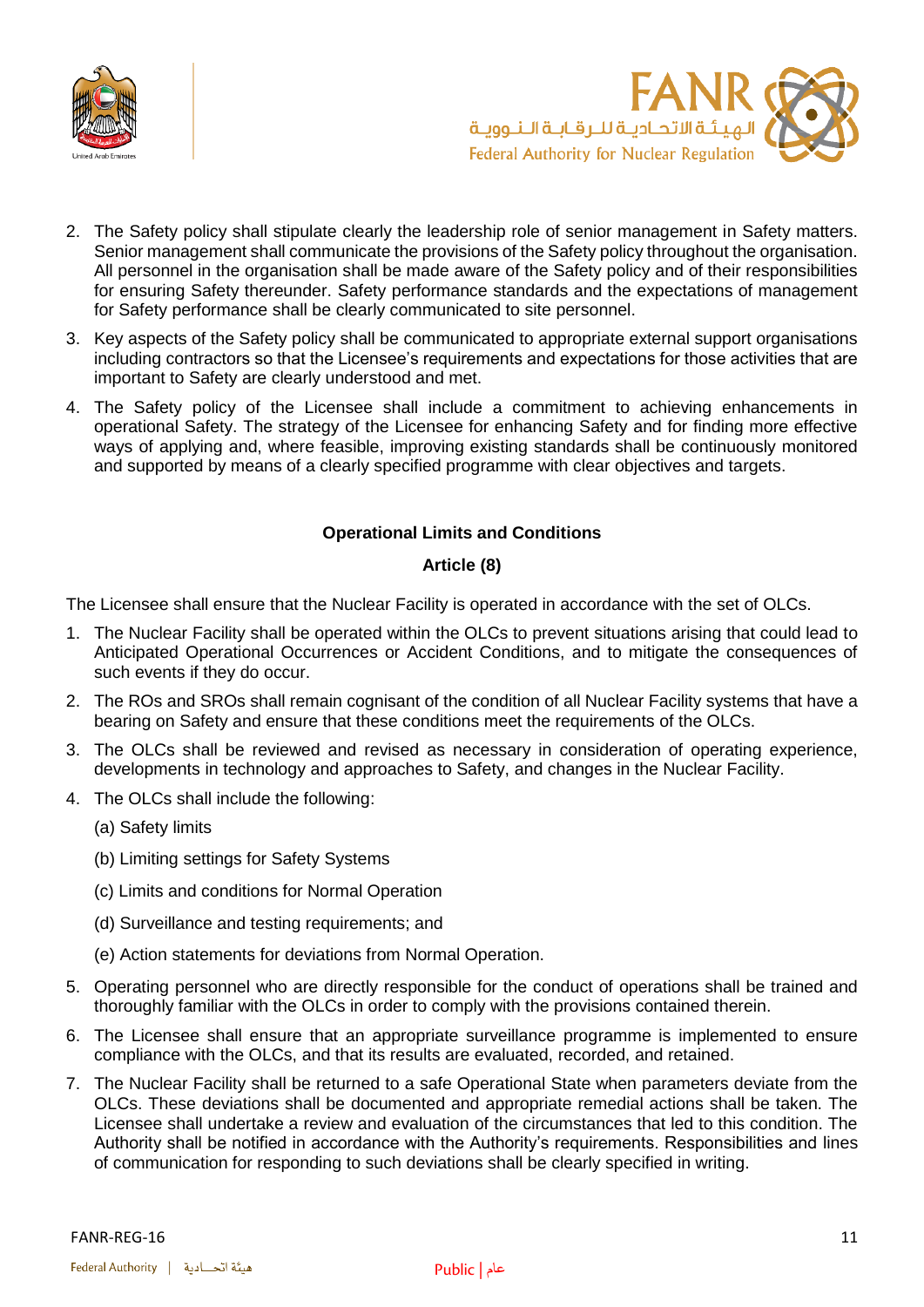



8. The Licensee shall not intentionally exceed the OLCs. A Licensee may take reasonable action that departs from the OLCs in an Emergency when this action is immediately needed to protect public health and Safety, and the environment and no action consistent with Licence conditions or the OLCs that can provide adequate or equivalent protection that is available. Any such situations shall be promptly reported to the Authority. Any other departures from the OLCs shall be approved in advance by the Authority and be conducted with clear formal instructions including instructions for returning the Nuclear Facility to Normal Operation.

#### **Qualification and Training of Personnel**

#### **Article (9)**

<span id="page-11-1"></span><span id="page-11-0"></span>The Licensee shall ensure that all activities that may affect Safety are performed by suitably qualified and competent persons.

- 1. The Licensee shall clearly define the requirements for qualification and competence to ensure that personnel performing functions that are important to Safety are capable of safely performing their duties.
- 2. Suitably qualified personnel shall be selected and shall be given the necessary training and instruction to enable them to perform their duties correctly for different Operational States of the Nuclear Facility and in Accident Conditions in accordance with the appropriate procedures.
- 3. The management of the Licensee shall be responsible for the qualification and the competence of Nuclear Facility personnel. Managers shall participate in determining the needs for training and in ensuring that operating experience is taken into account in the training. Managers and supervisors shall ensure that production needs do not unduly interfere with the conduct of the training programme.
- 4. A suitable training programme shall be established and maintained for the training of personnel before their assignment to duties that are important to Safety. The training programme shall include provisions for periodic confirmation of the competence of personnel and for refresher training on a regular basis. The refresher training shall also include re-training provisions for personnel who have had extended absences from their authorised duties. The training shall emphasise the importance of Safety in all aspects of Nuclear Facility Operation and shall promote Safety Culture.
- 5. Performance-based programmes for initial and continuing training shall be developed and put in place for each major group of personnel (including, if necessary, external support organisations such as contractors). The content of each programme shall be based on a systematic approach. Training programmes shall promote attitudes that help to ensure Safety issues receive the attention that they warrant.
- 6. The training programmes shall be assessed and improved by means of periodic review. In addition, a system shall be put in place for the timely modification and updating of the training facilities, computer models, simulators and materials to ensure that they adequately reflect current Nuclear Facility conditions and operating policy, and that any differences are justified.
- 7. Operating experience at the Nuclear Facility, as well as relevant experience at other Facilities, shall be appropriately incorporated into the training programmes. The Licensee shall ensure that training is conducted on the Root Cause(s) of applicable operating experience events and the implementation of corrective actions to make their recurrence less likely.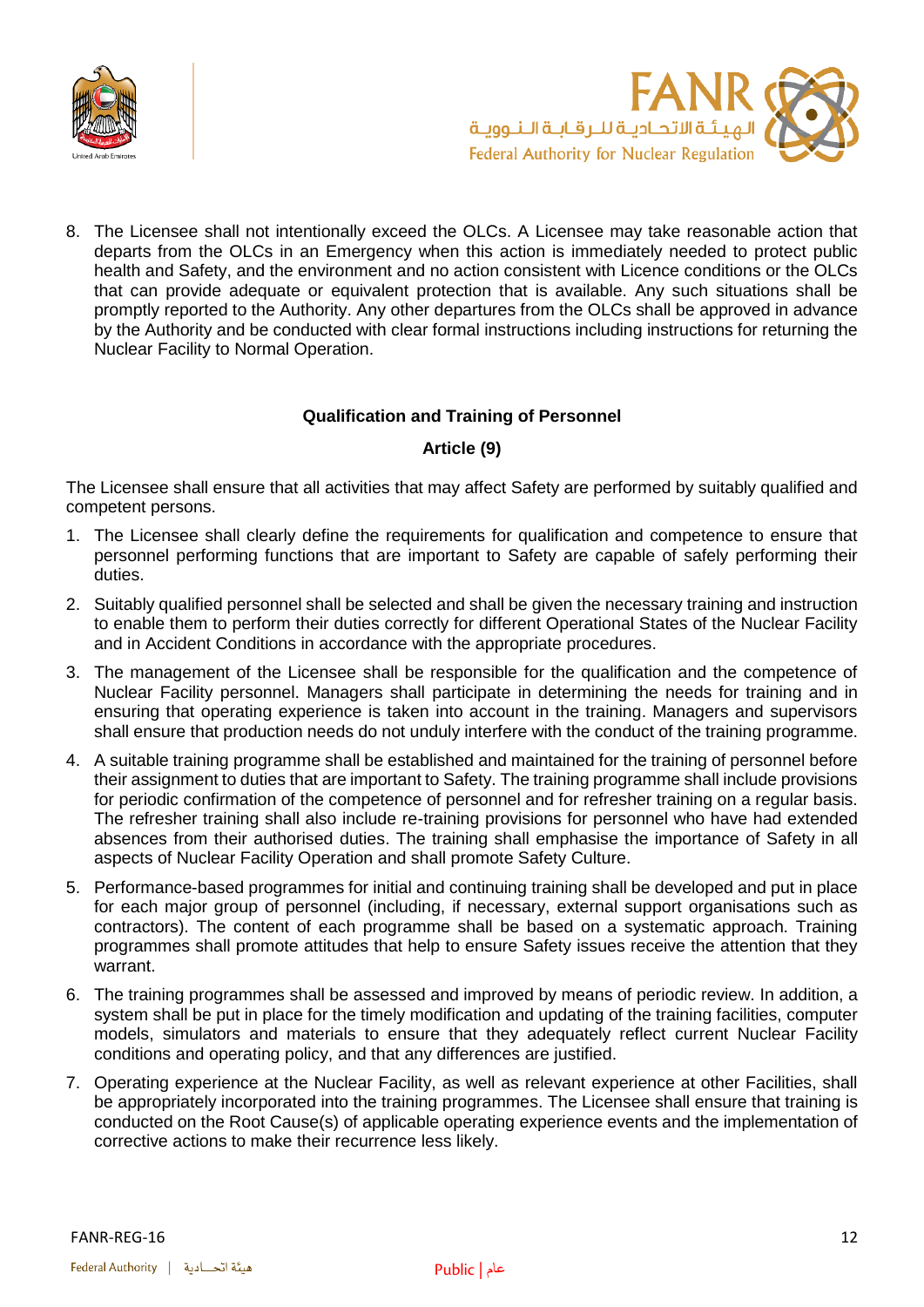



- 8. Training instructors shall be technically competent in their assigned areas of responsibility, shall have the necessary instructional skills, and shall also be familiar with routines and work practices at the workplace. Qualification requirements shall be established for the training instructors.
- 9. Adequate training facilities, including a Representative Simulator, appropriate training materials, and technical and Maintenance training facilities shall be made available for the training of Operating Personnel. Simulator training shall incorporate training for Facility Operational States and for Accident Conditions.

#### **Performance of Important-to-Safety Activities**

#### **Article (10)**

<span id="page-12-1"></span><span id="page-12-0"></span>The Licensee shall ensure that Safety related activities are adequately analysed and controlled to ensure that the risks associated with harmful effects of Ionizing Radiation are kept as low as reasonably achievable.

- 1. Operational activities shall be assessed for the potential risks associated with harmful effects of Ionizing Radiation. The level of Assessment and control shall depend on the Safety significance of the task.
- 2. Acceptable margins shall be ensured between normal operating values and the established Safety System settings to avoid undesirably frequent actuation of Safety Systems.
- 3. No activities that are important to Safety shall be conducted without adequate justification. If there is a need to conduct a non-routine Operation or test that is not covered by existing procedures, a specific Safety review shall be performed and a special procedure shall be developed and approved.
- 4. Written communication shall be preferred to direct the performance of activities that are important to Safety, and spoken communication should be minimised. If spoken communication is used, attention shall be given to ensuring that spoken instructions are clearly understood.
- 5. Aspects of the working environment that influence human performance factors (such as work load or fatigue) and the effectiveness and fitness of personnel for duty shall be identified and controlled. Tools for enhancing human performance shall be used as appropriate to support the activities of the Nuclear Facility and its personnel.
- 6. The Licensee shall clearly communicate to its Nuclear Facility personnel the need to have both a questioning attitude and to make appropriate and conservative decisions, so as to minimise risk and to maintain the Nuclear Facility in a safe condition.
- 7. The responsibilities and authorities for re-starting a reactor after an event leading to an unplanned shutdown, scram or major transient, or to an extended period of Maintenance, shall be clearly established in writing. An investigation shall be carried out to determine the cause of the event and corrective actions shall be taken to make its recurrence less likely. Prior to the re-start or the resumption of full power of the affected reactor, the Licensee shall carry out necessary remedial actions including Inspection, testing and repair of damaged SSCs, and shall re-validate the Safety functions that might be challenged by the event. Re-start conditions and criteria shall be established and followed after the timely implementation of the necessary corrective actions.
- 8. If, in addition to the deterministic Safety Assessment, a PRA is to be used for decision-making purposes, the Licensee shall ensure that the risk analysis is of appropriate quality and scope for decision-making purposes. The risk analysis shall be performed by appropriately skilled analysts and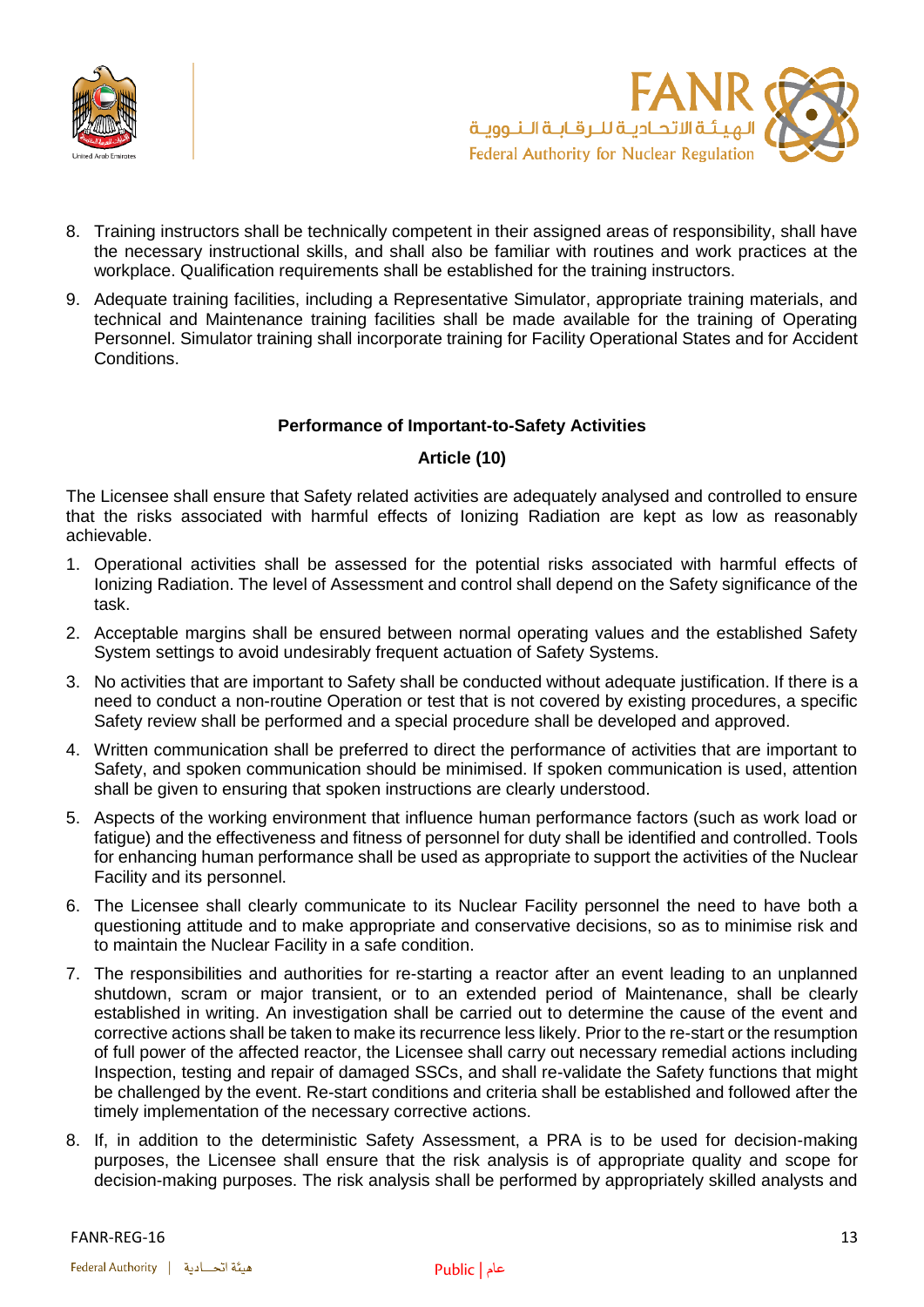



<span id="page-13-0"></span>shall be used in a manner that complements the deterministic approach to decision-making in compliance with applicable regulations and Nuclear Facility Licence conditions.

#### **Monitoring and Review of Safety Performance**

### **Article (11)**

<span id="page-13-1"></span>The Licensee shall establish a system for continuous monitoring and periodic review of the Safety of the Nuclear Facility and of the performance of the Licensee.

- 1. An audit and review system shall be established by the Licensee to ensure that the Safety policy of the Licensee is being implemented effectively and that lessons are being learned from its own experience and from the experience of others to improve Safety performance.
- 2. Monitoring of Safety performance shall include the monitoring of personnel performance, attitudes toward Safety, response to infringements of Safety, and violations of OLCs, procedures, regulations and Licence conditions. The monitoring of Nuclear Facility conditions, activities and attitudes of personnel shall be supported by systematic walk-downs of the Nuclear Facility by the Nuclear Facility managers.
- 3. The persons and organisation performing Quality Assurance functions shall have sufficient authority and organisational independence to identify problems relating to quality and to initiate, to recommend and to verify the implementation of solutions. These persons and organisations shall report to a highlevel of management such that the necessary authority and organisational independence are provided, including sufficient independence from costs and schedules when considering important to Safety matters.

#### **Control of Nuclear Facility Configuration**

#### **Article (12)**

- <span id="page-13-3"></span><span id="page-13-2"></span>1. The Licensee shall implement a system for Nuclear Facility configuration management to ensure consistency between Design requirements, physical configuration, and Nuclear Facility documentation.
- 2. Controls on Nuclear Facility configuration shall ensure that changes to the Nuclear Facility and its Safety related systems are properly identified, screened, designed, evaluated, implemented and recorded. Proper controls shall be implemented to handle changes in Nuclear Facility configuration that result from Maintenance, testing, and modifications.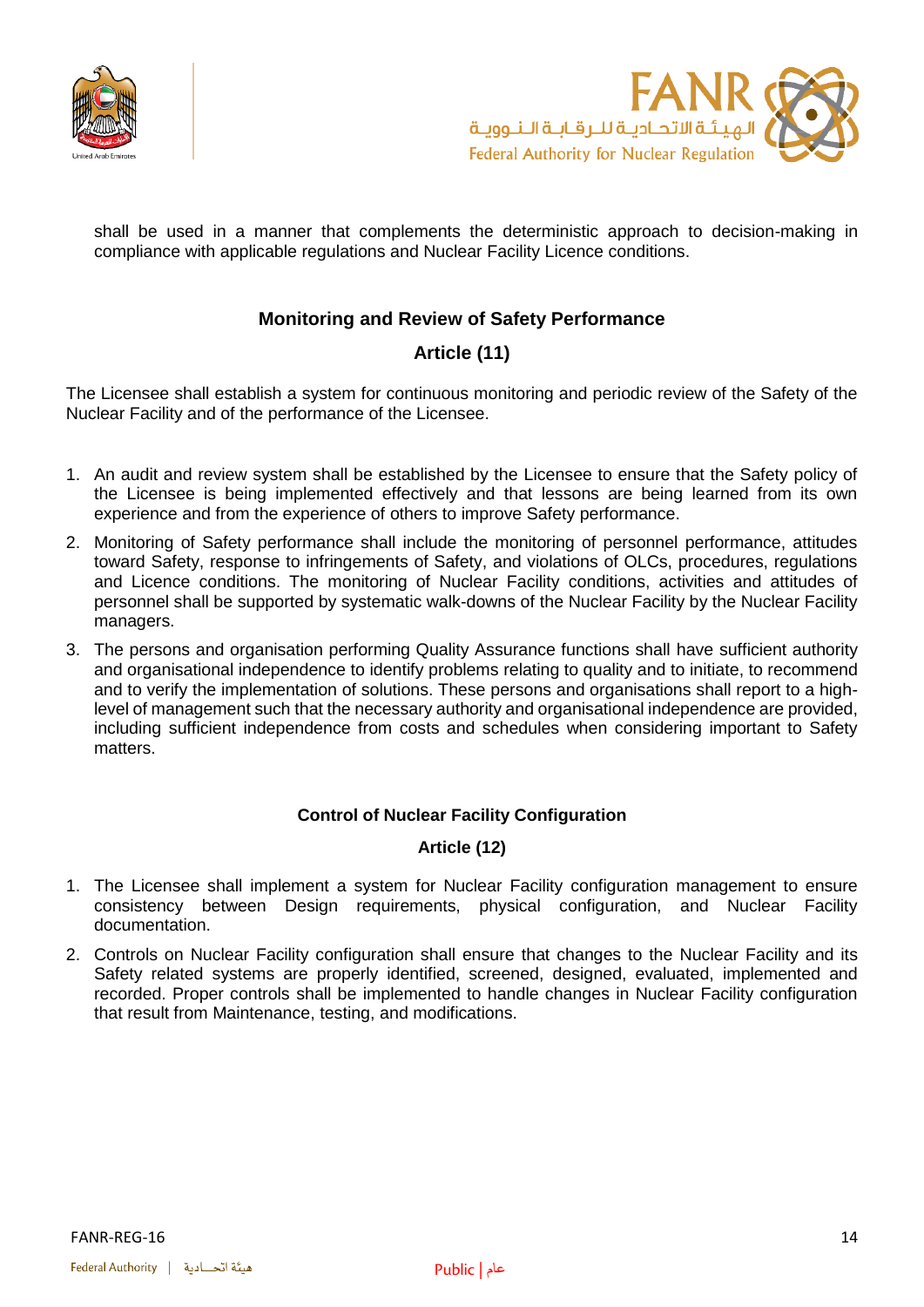



#### **Management of Modifications**

#### **Article (13)**

<span id="page-14-0"></span>The Licensee shall establish and implement a programme to manage modifications.

- 1. A modification programme shall be implemented to ensure that all modifications are properly identified, specified, screened, designed, evaluated, authorised, implemented, and recorded. Modification programmes shall cover SSCs, OLCs, procedures, documents, plans, computer programmes and the organisational structure of the Licensee. Modifications shall be characterised on the basis of their Safety significance. Modifications shall be subject to the approval of the Authority in accordance with their Safety significance.
- 2. Modification control shall ensure the proper Design, Safety Assessment and review, control, implementation, and testing of all permanent and temporary modifications. Consequences of the modification for human tasks and performance shall be systematically analysed. For all Nuclear Facility modifications, human and organisational factors shall be adequately considered.
- 3. Temporary modifications shall be limited in time and number to minimise the cumulative Safety significance. Temporary modifications shall be clearly identified at their location and at any relevant control position. The Licensee shall establish a formal system for informing relevant personnel of temporary modifications and of their consequences for the Operation and Safety of the Nuclear Facility.
- 4. Before commissioning a modification or putting the Nuclear Facility back into Operation after modifications, personnel shall be trained on the modification and its impact on Operations, as appropriate, and all relevant documents necessary for Nuclear Facility Operation shall be updated.

#### **Periodic Safety Review**

#### **Article (14)**

- <span id="page-14-2"></span><span id="page-14-1"></span>1. Periodic Safety Reviews of the Nuclear Facility shall be performed by the Licensee, starting from the start of plant Operation, every 10 years throughout the Nuclear Facility's operating lifetime with due account taken of operating experience and significant new important to Safety information from all relevant sources.
- 2. Periodic Safety Reviews shall address the consequences of the cumulative effects of Nuclear Facility ageing and Nuclear Facility modification, equipment qualification, operating experience, current standards, technical developments, and organisational and management issues, as well as site related aspects.
- 3. The scope of the Periodic Safety Reviews shall include all important to Safety aspects of the Nuclear Facility (including all Items Important to Safety) and shall be approved by the Authority. In order to complement a deterministic Safety Assessment, a PRA shall be used for input into the Safety review to provide insight into the contributions to Safety of different important to Safety functions of the Nuclear Facility (including all Items Important to Safety).
- 4. The Licensee shall submit a report of the results of the Periodic Safety Review to the Authority for review and acceptance. On the basis of these results, the Licensee shall implement any necessary corrective actions and modifications that comply with applicable standards aimed at enhancing the Safety of the Nuclear Facility and further reducing the likelihood and consequences of Severe Accidents.

FANR-REG-16 15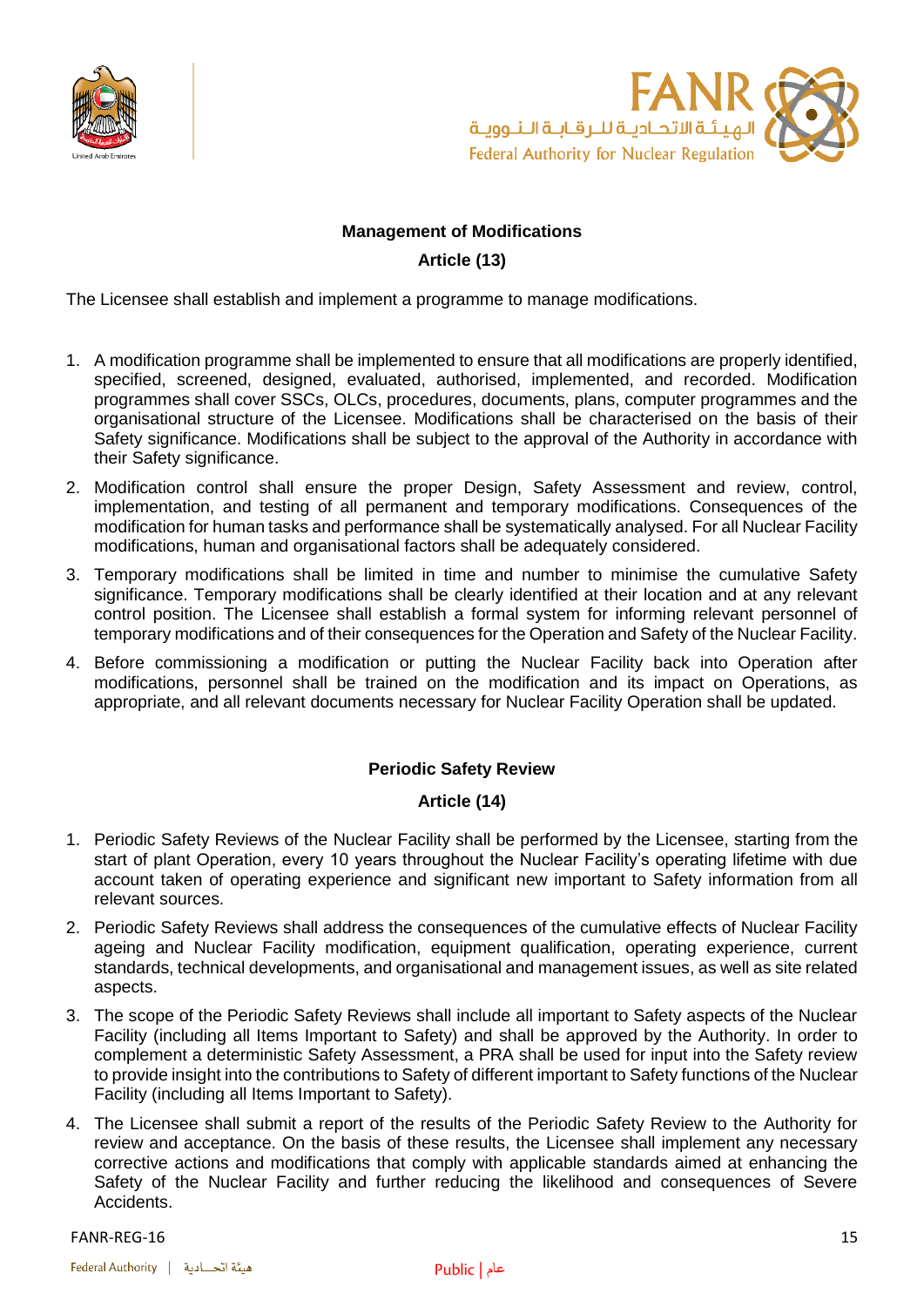



#### **Equipment Qualification**

#### **Article (15)**

<span id="page-15-1"></span><span id="page-15-0"></span>The Licensee shall ensure that a systematic Assessment is carried out to provide reliable confirmation that Safety related items are capable of the required performance for all Operational States and for Accident Conditions.

1. Appropriate concepts and the scope and process of equipment qualification shall be established, and effective and practicable methods shall be used to upgrade and preserve equipment qualification. A programme to establish, to confirm and to maintain required equipment qualification shall be launched from the initial phases of Design, supply and installation of the equipment. The effectiveness of equipment qualification programmes shall be periodically reviewed.

#### **Ageing Management**

#### **Article (16)**

- <span id="page-15-3"></span><span id="page-15-2"></span>1. The Licensee shall establish and implement a comprehensive programme for ensuring the long-term safe Operation of the Nuclear Facility consistent with the time frame established in the Licence conditions, Design limits, Safety standards and State regulations.
- 2. The Licensee shall ensure that an effective ageing management programme is implemented to ensure that required Safety functions of SSCs are fulfilled over the entire operating lifetime of the Nuclear Facility.
- 3. The Licensee shall implement an erosion and corrosion monitoring programme to assure the structural integrity of high-energy piping systems and associated components not covered in the scope of the inservice Inspection programme.
- <span id="page-15-4"></span>4. The Licensee shall implement a programme to account for cyclical and transient occurrences to ensure that components are maintained within their Design limits.

#### **Interfaces among Safety, Security and Safeguards**

#### **Article (17)**

- <span id="page-15-5"></span>1. Safety measures, Nuclear Security measures and arrangements for the SSAC of Nuclear Material shall be designed and implemented in an integrated manner so that they do not compromise one another. Safety, Nuclear Security and safeguards shall be viewed as complementary, as many of the measures designed to ensure one will also serve to ensure the other.
- 2. The Licensee shall ensure close cooperation between Safety, security, and safeguards managers and establish mechanisms to resolve potential conflicts and to manage their interfaces.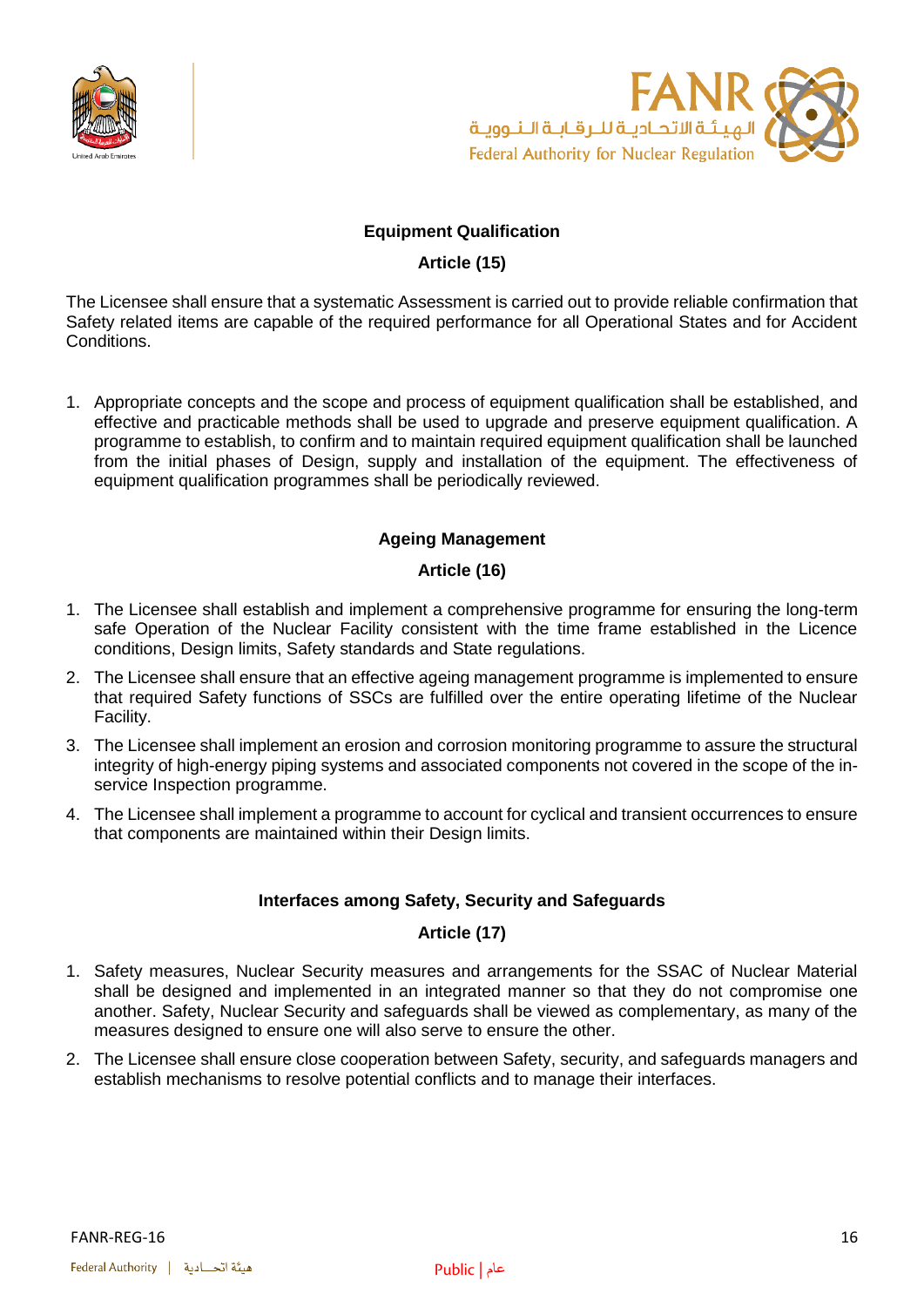



#### **Emergency Preparedness**

#### **Article (18)**

<span id="page-16-2"></span><span id="page-16-1"></span><span id="page-16-0"></span>The Licensee shall prepare an Emergency Plan for preparedness for, and response to, a nuclear or radiological Emergency in accordance with the Authority's requirements.

#### **Accident Management Programme**

#### **Article (19)**

- <span id="page-16-3"></span>1. The Licensee shall establish an Accident Management programme for the Nuclear Facilities, that includes Spent Nuclear Fuel Storage and covers the preparatory measures and guidelines that are necessary for dealing with a DBA and beyond DBAs, including Severe Accidents. The Accident Management programme shall be documented and periodically reviewed and revised as necessary.
- 2. For a site where several units are co-located, the Accident Management programme shall consider concurrent Severe Accidents on multiple units due to, for example, external hazards. Resource in terms of trained and experienced personnel, equipment, supplies and external support shall be available to cope with such Severe Accidents.
- 3. The Accident Management programme shall include instructions for the use of the available equipment, both those that are important to Safety and conventional equipment, and the technical and administrative measures to mitigate the consequences of an Accident.
- 4. The Accident Management programme shall include contingency measures such as alternative supply of water, compressed air or other gasses and mobile electrical power sources to mitigate Severe Accidents, including any necessary equipment. This equipment shall be located and maintained so that it can withstand and will be readily accessible in postulated Emergency conditions.
- 5. The Accident Management programme shall also include organisational arrangements for Accident Management and communication networks.
- 6. The Accident Management programme shall include training necessary for the effective implementation of the programme for single and multiple unit events.
- 7. When developing the Accident Management programme and associated procedures, accessibility, adverse working conditions (e.g. elevated radiation levels, elevated temperatures, lack of lighting, access to plant from off-site) for operating staff, as well as degraded operating conditions for equipment shall be taken into account to ensure expected Accident Management actions will be feasible and reliable.
- 8. Arrangements for Accident Management shall provide the Nuclear Facility personnel with appropriate systems and technical support in relation to a DBA and a beyond DBA. These arrangements and guidance shall be available before the commencement of Nuclear Fuel loading, be validated and then periodically tested in exercises to ensure that they support the actions necessary following a DBA and a beyond DBA, including Severe Accidents. Furthermore, arrangements shall be made as part of the Emergency Plan to expand the Emergency response arrangements, where necessary, to include the responsibility for long-term actions including multiple unit events.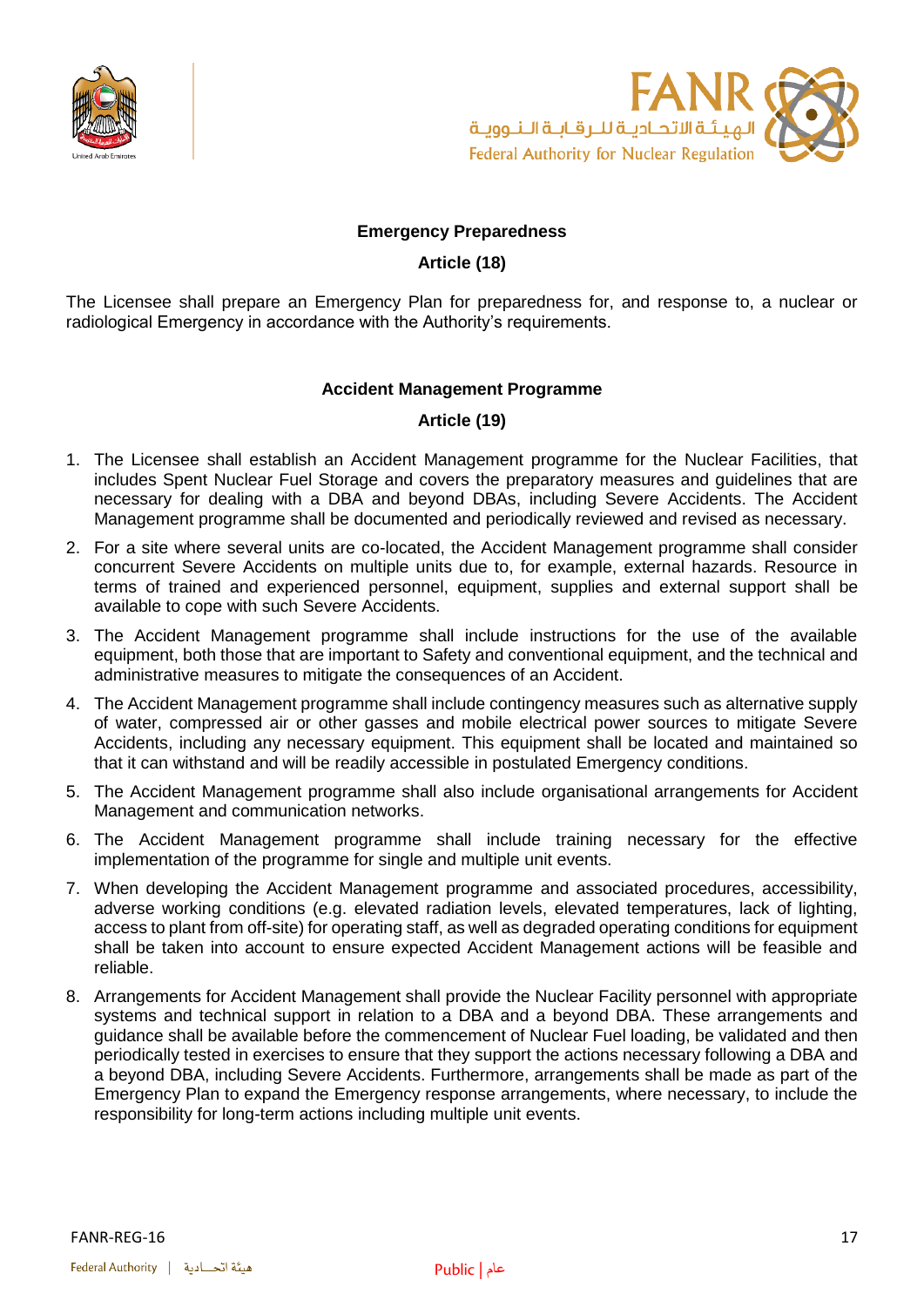



#### **Radiation Protection**

#### **Article (20)**

<span id="page-17-2"></span><span id="page-17-1"></span><span id="page-17-0"></span>The Licensee shall establish and implement a Radiation Protection programme in accordance with the Authority's requirements.

#### **Management of Radioactive Waste**

#### **Article (21)**

<span id="page-17-4"></span><span id="page-17-3"></span>The Licensee shall establish and implement a programme for the management of Radioactive Waste in accordance with the Authority's requirements.

#### **Fire Safety**

#### **Article (22)**

- <span id="page-17-5"></span>1. The Licensee shall implement a fire protection plan to minimise the potential for a fire that could create a radiological hazard or have an adverse effect on SSCs so that the capability to shut down the Nuclear Facility and maintain it safely in a shutdown condition is assured. The fire protection plan shall:
	- a) be based on a comprehensive fire hazard analysis for the Nuclear Facility that shall be periodically reviewed and, if necessary, updated;
	- b) describe the overall fire protection programme for the Nuclear Facility, including the administrative controls and personnel requirements to reasonably prevent fires from occurring and prevent the spread of those fires;
	- c) outline the plans for fire detection and suppression capability to rapidly detect, control, and extinguish those fires that may occur, including the capability for immediate response to fires by persons trained in fire-fighting;
	- d) include considerations of the following:
		- (1) application of the principle of Defence-in-Depth;
		- (2) control of combustible materials and ignition sources in particular during outages;
		- (3) Inspection, Maintenance and testing of fire protection measures;
		- (4) establishment of a manual fire-fighting capability;
		- (5) assignment of responsibilities, training and exercising of Nuclear Facility personnel;
		- (6) Assessment of the impact of Nuclear Facility modifications on fire Safety measures; and
		- (7) Assessment of the impact of spurious actuation of signals resulting from fire, including multiple simultaneous spurious actuations.
- 2. In the arrangements for fire-fighting, special attention shall be paid to cases for which there is a risk of release of Radioactive Material in a fire. Appropriate measures shall be established for the Radiation Protection of fire-fighting personnel and the management of releases to the public and into the environment.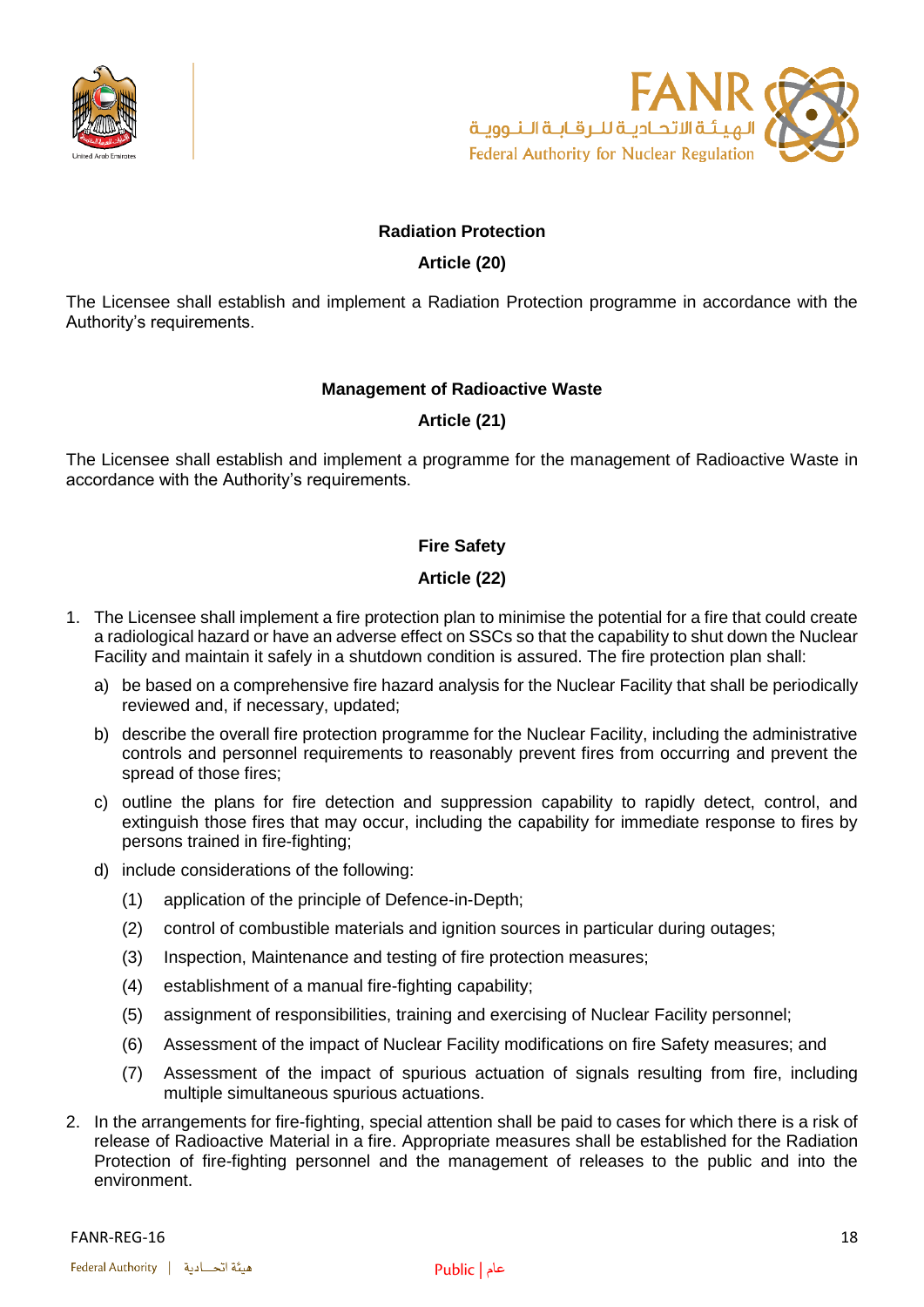



3. The Licensee shall ensure that appropriate procedures and competent staffing are in place for effectively coordinating and cooperating with all fire-fighting and medical services involved. Periodic joint fire drills and exercises shall be conducted to assess the effectiveness of the fire response capability.

#### **Feedback of Operating Experience**

#### **Article (23)**

<span id="page-18-2"></span><span id="page-18-1"></span><span id="page-18-0"></span>The Licensee shall establish an operating experience programme to learn from events at the Nuclear Facility and events in the nuclear industry and other industries worldwide.

#### **Commissioning Programme**

#### **Article (24)**

- <span id="page-18-3"></span>1. The Licensee shall implement a Commissioning programme for the Nuclear Facility that shall cover the full range of Nuclear Facility conditions required in the SAR. The results of the Commissioning programme shall be used to demonstrate that the behaviour of the Nuclear Facility, as built, is in compliance with the Design assumptions and the Licence conditions. Special attention shall be paid to ensuring that no Commissioning tests are performed that might place the Nuclear Facility in an unanalysed condition. Commissioning stages, test objectives and acceptance criteria shall be specified in such a way that the programme is capable of being evaluated and assessed.
- 2. The Licensee shall complete a review of the test results for each stage before Commissioning can continue to the next stage. Judgements shall be made on the basis of the review results on whether the succeeding stages will be modified as a consequence of the test results, or because some tests in the stage had not been undertaken, or some tests had been undertaken but had not been completed. The Licensee shall advise the Authority of the outcomes of its review before continuing to the next stage.
- 3. The Commissioning programme shall include all the tests necessary to demonstrate that the Nuclear Facility, as built, meets the requirements of the SAR and satisfies the Design intent and, consequently, that the Nuclear Facility can be safely operated in accordance with the OLCs.
- 4. Operating and Maintenance procedures shall be validated to the extent practicable as part of the Commissioning programme.
- 5. Suitably qualified Nuclear Facility personnel shall be directly involved in the Commissioning process. Operating Personnel and Nuclear Facility technical staff shall be involved in the Commissioning process to the extent necessary to ensure proper preparation for the operational phase.
- 6. The Commissioning programme shall be sufficiently comprehensive so as to provide initial system operating reference data to characterise SSCs. The Licensee shall retain such reference data for the lifetime of the Nuclear Facility as they are important for ensuring the Safety of the Nuclear Facility and for subsequent Safety reviews.
- 7. From the onset of Commissioning, reviewed and approved arrangements for work control, modification control, and Nuclear Facility configuration control shall be in place to meet the conditions of the Commissioning tests.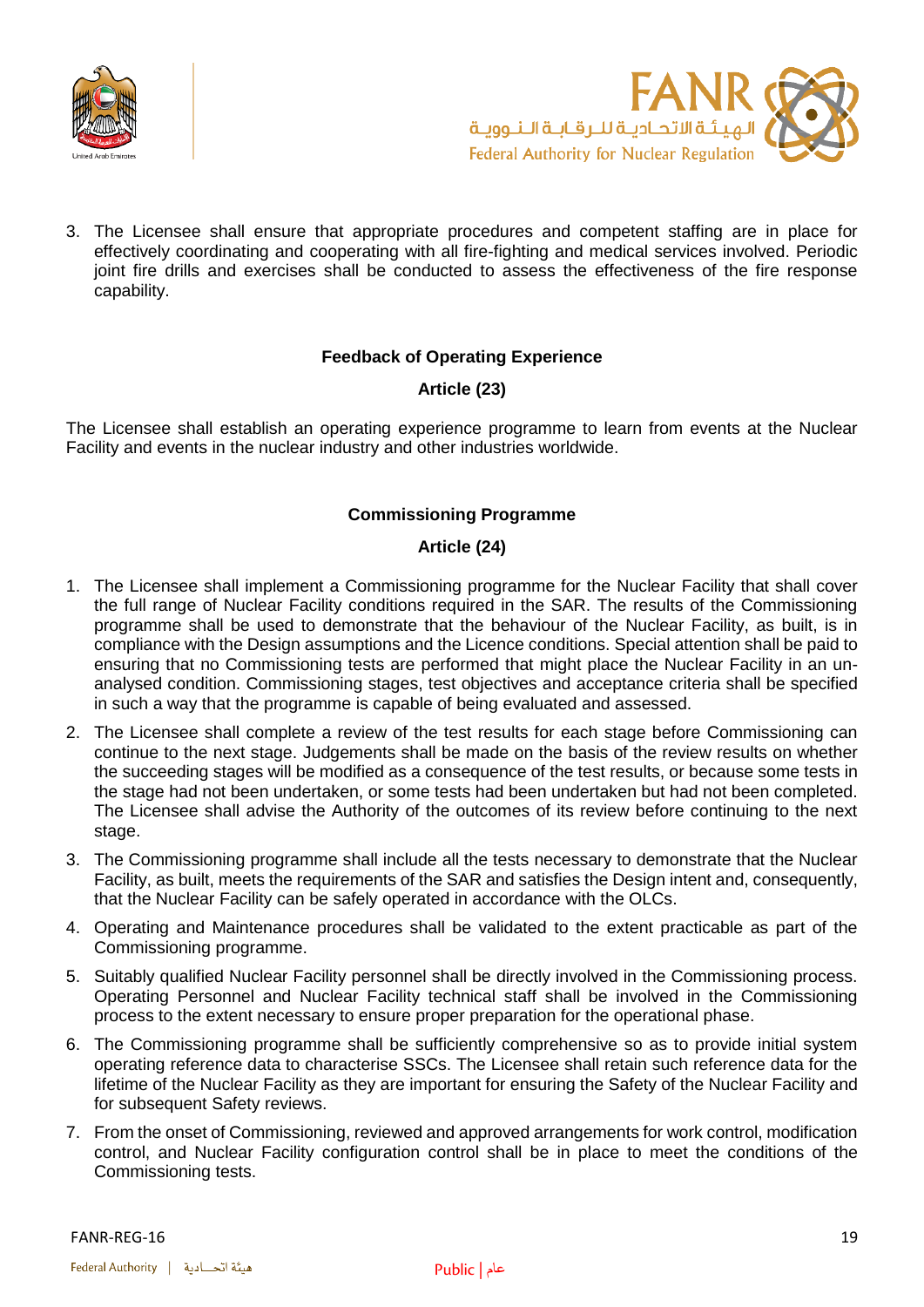



- 8. The Licensee shall ensure that interfaces and the communication lines between different groups (i.e. groups for Design, for Construction, for contractors, for Commissioning and for Operations) shall be clearly specified and controlled.
- 9. During Commissioning, the Nuclear Facility shall be monitored, preserved and maintained so as to protect Nuclear Facility equipment, to support the testing stage and to maintain consistency with the SAR.
- 10. During Commissioning, a comparison shall be carried out between the as-built Nuclear Facility and its Design parameters. A comprehensive process shall be implemented to address non-conformities in Design, manufacturing, Construction and Operation. The decisions made and implemented to correct differences between the initial Design and non-conformities shall be documented.

#### **Procedures**

#### **Article (25)**

- <span id="page-19-1"></span><span id="page-19-0"></span>1. All modes of Nuclear Facility Operation and all activities that are important-to-safety shall be controlled by validated and approved and appropriately detailed procedures, instructions and drawings to ensure that the Nuclear Facility is operated within the established OLCs.
- 2. The level of detail for a particular procedure shall be appropriate for the purpose of that procedure and the risk significance of the Activity. The guidance provided in the procedures shall be clear and concise and, to the extent possible, they shall be verified to ensure their technical accuracy and validated to ensure their usability with the installed equipment and systems of control. The procedures and reference material shall be clearly identified and shall be readily accessible in the control room and in other operating locations, if necessary. They shall be made available to the Authority, as requested. Procedures shall be issued under controlled conditions, and shall be subject to approval and periodically reviewed and revised as necessary to ensure their adequacy and effectiveness. Procedures shall be updated in a timely manner in the light of operating experience and the actual Nuclear Facility configuration. The related analysis and justifications shall be documented for procedures used for Emergency conditions.
- 3. Procedures shall be developed for use in the event of Anticipated Operational Occurrences and a DBA. Emergency operating procedures and guidance for managing beyond DBA shall also be developed. Both event-based approaches and symptom-based approaches shall be used, as appropriate.
- 4. Procedures and supporting documentation shall be issued under controlled conditions, and shall be subject to approval and periodically reviewed and revised as necessary to ensure their adequacy and effectiveness.
- 5. A system shall be implemented to administer and control an effective Operator aids programme. The system of control for Operator aids shall prevent the use of non-authorised Operator aids and any other non-authorised materials such as instructions or labels of any kind on the equipment, local panels, boards and measurement devices within the work areas. The system of control for Operator aids shall be used to ensure that Operator aids contain correct information and that they are updated, periodically reviewed, and approved.
- 6. A clear operating policy shall be maintained to minimise the use of and reliance upon temporary Operator aids. Where appropriate, temporary Operator aids shall be made into permanent Nuclear Facility features or shall be incorporated into operating procedures.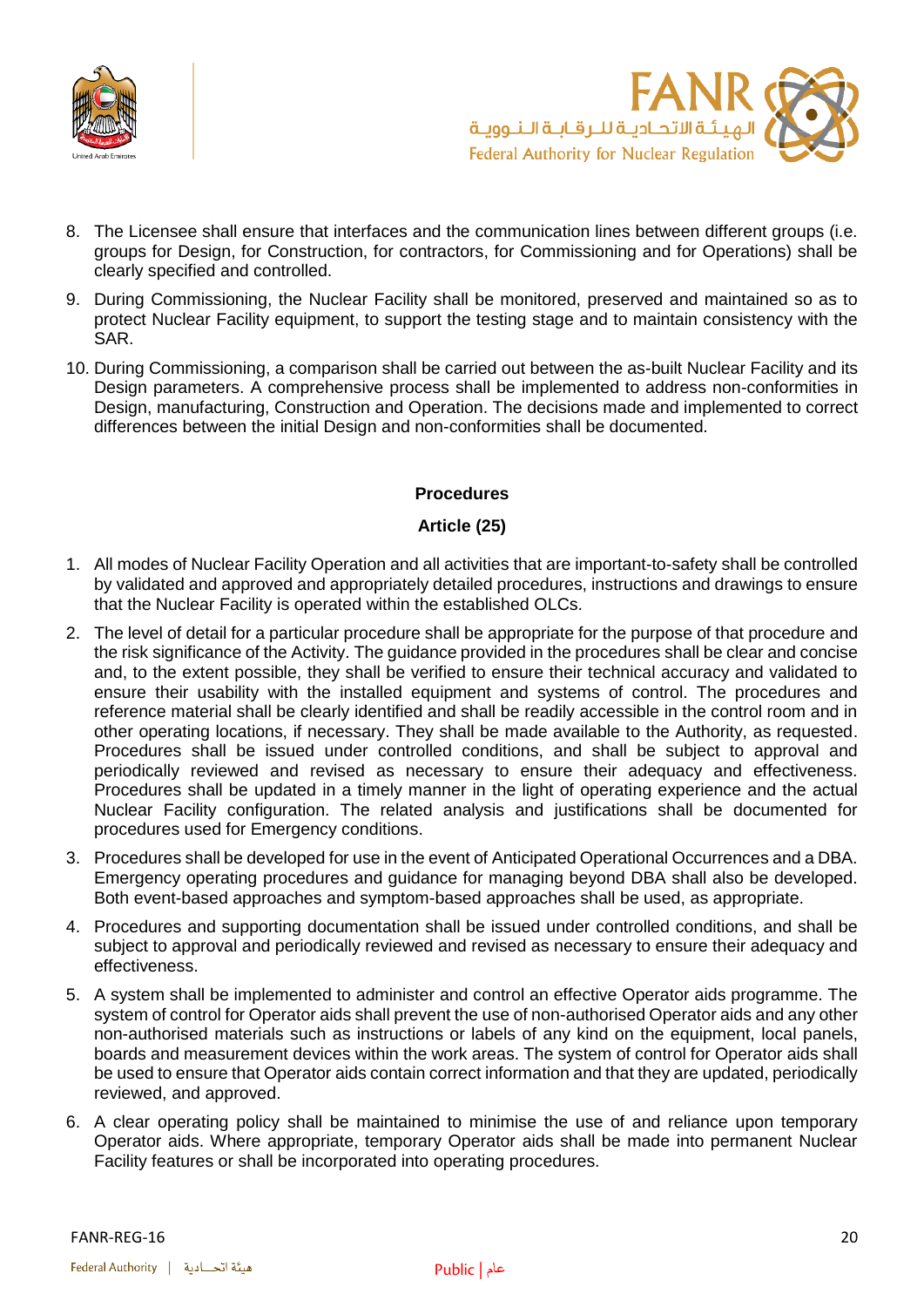



#### **Control Rooms and Control Equipment**

#### **Article (26)**

<span id="page-20-1"></span><span id="page-20-0"></span>The Licensee shall ensure that the operation control rooms and control equipment are maintained in a suitable condition.

- 1. The habitability and condition of control rooms and control room equipment shall be maintained. Where the Design of the Nuclear Facility foresees additional or local control rooms that are dedicated to the control of processes that could affect Nuclear Facility conditions, clear communication lines shall be developed for ensuring an adequate transfer of information to the Operators in the main control room.
- 2. All important to Safety operational panels outside the control room, which includes the Emergency control room and/ or shut-down panel, shall be kept operable and free from obstructions as well as from non-essential material that would prevent their immediate Operation. The Licensee shall periodically confirm that these important-to-Safety operational panels are in the correct state of operational readiness including correct documentation, communications, alarm systems and habitability.
- 3. The Nuclear Facility information system shall be such that off-normal conditions are easily recognisable by the Operators. Control room alarms shall be clearly prioritised. The number of alarms, including alarm messages from process computers, shall be minimised for any analysed Operational State, outage or Accident condition of the Nuclear Facility.

#### **Material Condition and House-Keeping**

#### **Article (27)**

<span id="page-20-3"></span><span id="page-20-2"></span>The Licensee shall develop and implement programmes to maintain a high standard of material conditions, housekeeping and cleanliness in all working areas.

- 1. Administrative controls shall be implemented to ensure that operational areas of the Nuclear Facility and equipment are maintained, well-lit and accessible, and that temporary Storage is controlled and limited. Equipment that is degraded owing to leaks, corrosion spots, loose parts or damaged thermal insulation, for example, shall be identified, reported and repaired in a timely manner.
- 2. An exclusion programme for foreign objects shall be implemented and monitored, and suitable arrangements shall be made for locking, tagging or otherwise securing isolation points for systems or components to ensure Safety.
- 3. The Licensee shall ensure that the identification and labelling of Nuclear Facility equipment, rooms, piping and instruments are accurate, legible, well-maintained, and that they do not introduce any degradation.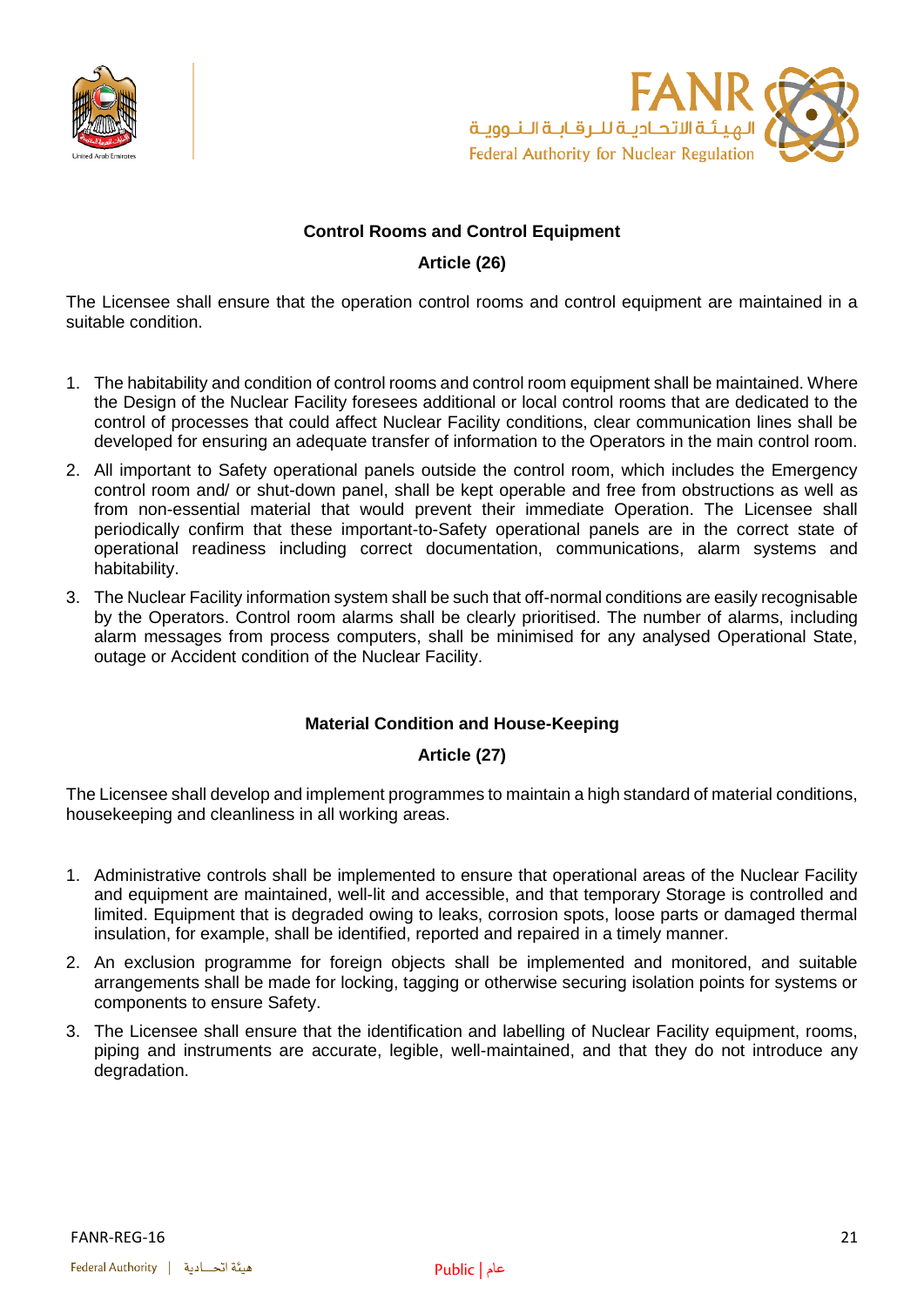



#### **Chemistry Programme**

#### **Article (28)**

<span id="page-21-1"></span><span id="page-21-0"></span>The Licensee shall establish and implement a chemistry programme to provide the necessary support for chemistry and radiochemistry.

- 1. A chemistry programme shall be implemented prior to Normal Operation of the Nuclear Facility and shall be in place during the Commissioning programme. The chemistry programme shall provide the necessary information and assistance for chemistry and radiochemistry for ensuring safe Operation, long-term integrity of SSCs, and minimisation of radiation levels.
- 2. Chemistry surveillance shall be conducted at the Nuclear Facility to verify the effectiveness of chemistry control in Nuclear Facility systems and to verify that SSCs that are important to Safety are operated within the specified chemical limit values.
- 3. The chemistry programme shall include chemistry monitoring and data acquisition systems. These systems, together with laboratory analyses, shall provide accurate measuring and recording of chemistry data and shall provide alarms for relevant chemistry parameters. Records shall be kept available and shall be easily retrievable.
- 4. Laboratory monitoring shall involve the sampling and analysis of Nuclear Facility systems for specific chemical parameters, concentrations of dissolved and suspended impurities, and radionuclide concentrations.
- 5. The use of chemicals in the Nuclear Facility including chemicals brought in by contractors shall be kept under tight control. The appropriate control measures shall be put in place to ensure that the use of chemical substances does not adversely affect important to Safety equipment or lead to its degradation.

#### **Core Management and Nuclear Fuel Handling**

#### **Article (29)**

<span id="page-21-3"></span><span id="page-21-2"></span>The Licensee shall be responsible and shall make arrangements for all activities associated with core management and with on-site Nuclear Fuel handling.

- 1. Provisions shall be made to ensure that only Nuclear Fuel that has been adequately manufactured is loaded into the core. Furthermore, the Nuclear Fuel Design criteria and Nuclear Fuel enrichment shall be in accordance with Design specifications and shall be subject to approval by the Authority.
- 2. The Licensee shall be responsible for the development of the specifications and procedures for the procurement, verification, receipt, accounting and control, loading, use, re-location, unloading and testing of Nuclear Fuel and core components. A fuelling programme shall be established in accordance with the Design assumptions and details shall be submitted to the Authority. Following re-fuelling, it shall be confirmed by means of calculations and measurements that the performance of the core meets the Safety criteria. It shall also be confirmed that all core alterations comply with approved configurations.
- 3. The Licensee shall implement a safe reactivity management programme under its Management System. Decisions on the planning, evaluation, conduct and control of Operations or modifications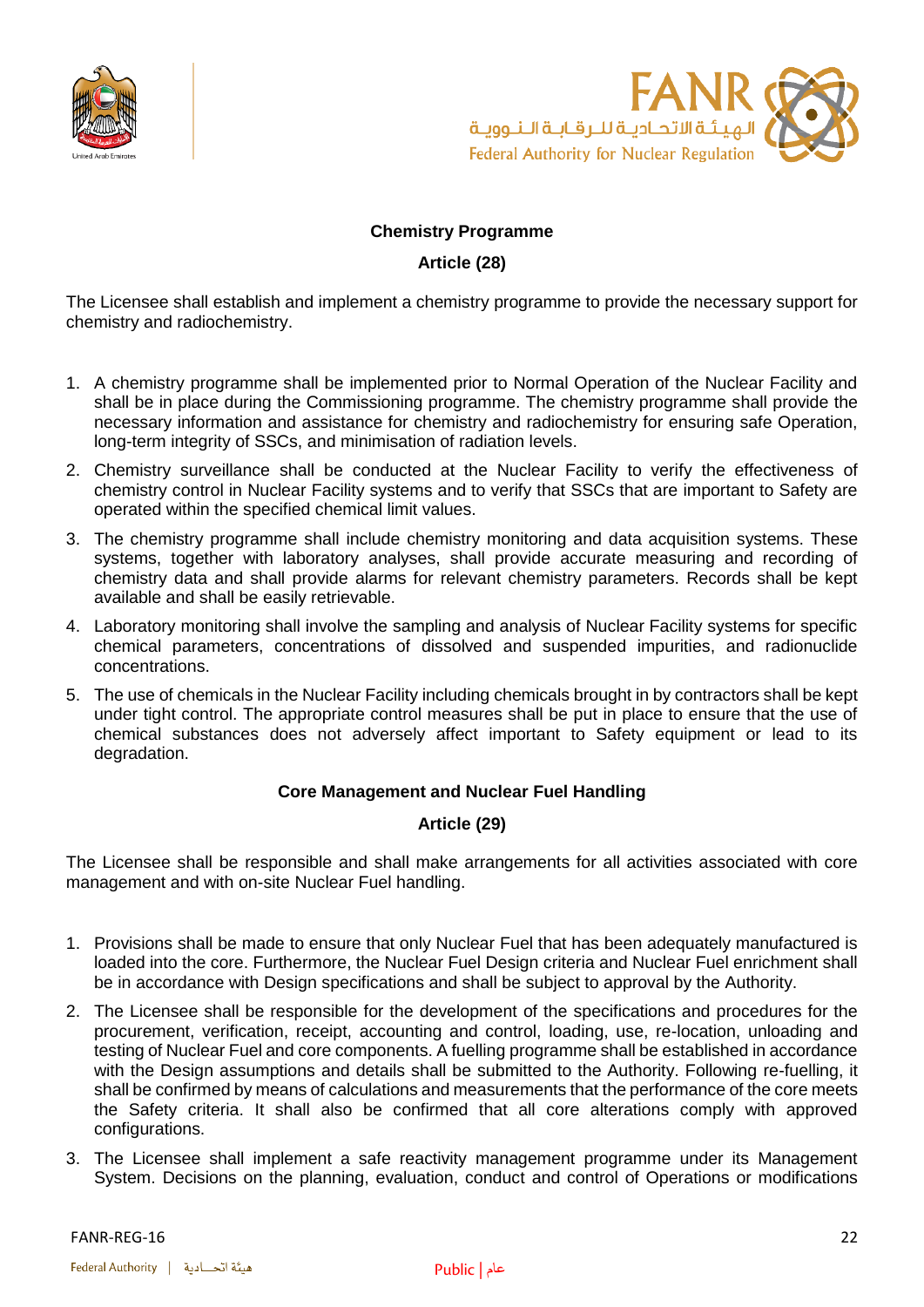



involving the Nuclear Fuel that are likely to affect reactivity control shall be undertaken in accordance with approved procedures and adherence to pre-defined Operational limits for the core.

- 4. A comprehensive core monitoring programme shall be implemented to ensure that core parameters are monitored, and the trends are analysed and evaluated to detect abnormal behaviour to ensure that actual core performance is consistent with core Design requirements, and to ensure that the values of key operating parameters are recorded and retained in a logical, consistent and retrievable manner.
- 5. Reactivity manipulations shall be made in a deliberate and carefully controlled manner to ensure that the Reactor is maintained within prescribed OLCs and that the desired response is achieved.
- 6. The operating procedures for reactor start-up, power Operation, shut-down and re-fuelling shall include the precautions and limitations necessary to maintain Nuclear Fuel integrity and to comply with the OLCs throughout the lifetime of the Nuclear Fuel.
- 7. Radiochemistry data that are indicative of Nuclear Fuel cladding integrity and/ or Nuclear Fuel defects shall be systematically monitored and the trends shall be analysed so as to be able to monitor whether Nuclear Fuel integrity is maintained under all operating conditions.
- 8. Appropriate methods shall be established to identify any anomalous changes in the activity of coolant and to perform data analysis for Nuclear Fuel defects to determine their nature and severity, their location, their probable Root Cause and the necessary corrective actions.
- 9. Before any Nuclear Fuel handling takes place, the Licensee shall ensure that an authorised, trained and qualified SRO is present, who shall be responsible for the control and handling of the Nuclear Fuel on the site in accordance with approved written procedures. Access to Nuclear Fuel Storage areas shall be limited to authorised personnel.

#### **Maintenance, Testing, Surveillance and Inspection Programmes**

#### **Article (30)**

<span id="page-22-1"></span><span id="page-22-0"></span>The Licensee shall ensure that effective programmes for Maintenance, testing, surveillance and Inspection are established and implemented.

- 1. Maintenance, testing, surveillance and Inspection programmes shall be implemented that include predictive, preventive, and Corrective Maintenance activities. These Maintenance activities shall be conducted to maintain SSC availability and reliability during the service life of SSCs by controlling degradation and preventing failures. In the event that failures do occur, Maintenance activities shall be conducted to restore the capability of failed SSCs to function within acceptance criteria.
- 2. Data on Maintenance, testing, surveillance and Inspection shall be recorded, stored and analysed for confirming that the operating performance is in accordance with the Design intent and with requirements for the reliability and availability of equipment.
- 3. The frequency of Maintenance, testing, surveillance and Inspection of individual SSCs shall be determined on the basis of:
	- a) the importance-to-Safety of the SSCs with insight from a PRA shall be taken into account;
	- b) their reliability in, and availability for, Operation;
	- c) their assessed potential for degradation in Operation and their ageing characteristics;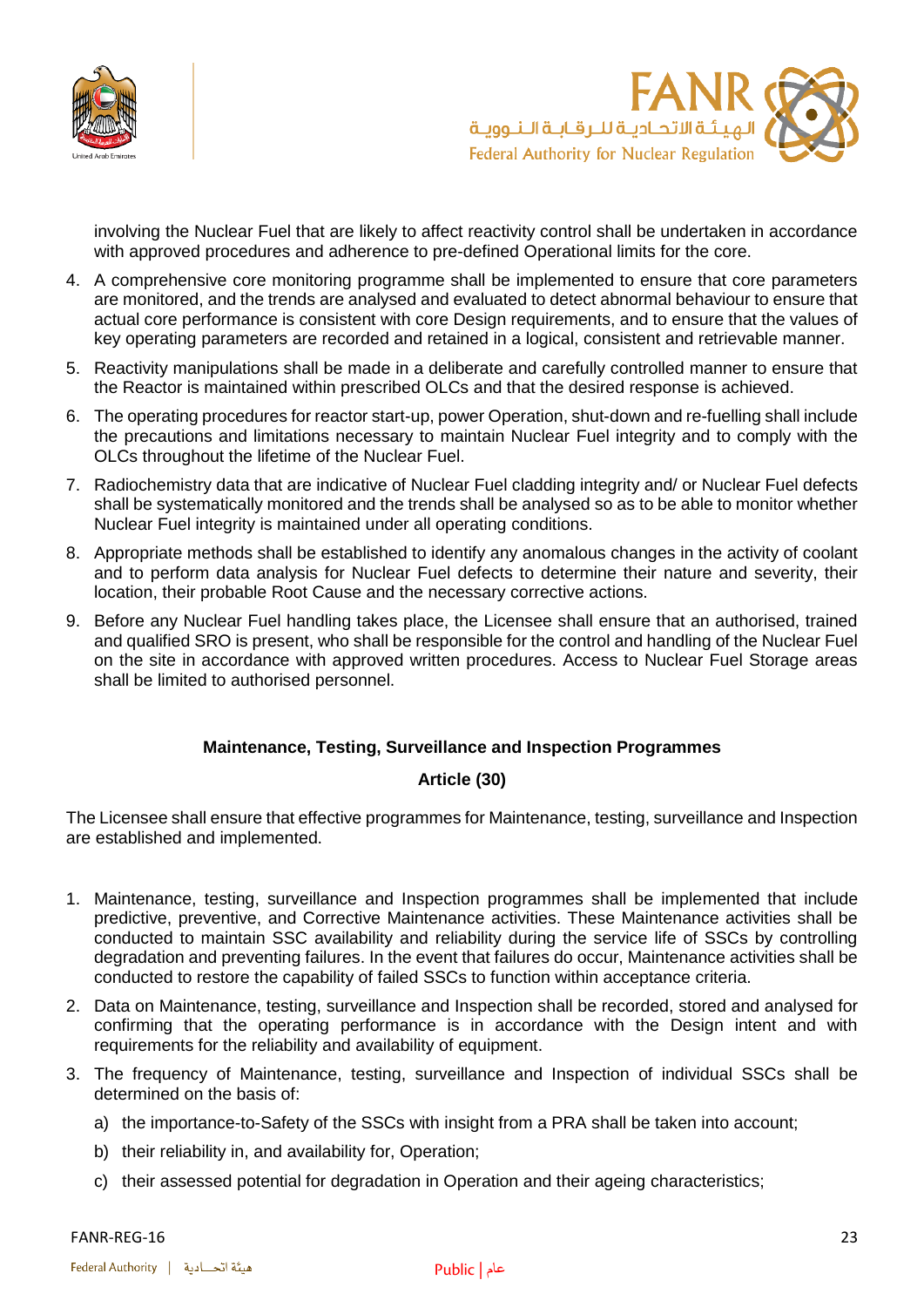



- d) operating experience; and
- e) recommendations of vendors.
- 4. A comprehensive and structured approach to identifying failure scenarios shall be taken to ensure the proper management of Maintenance activities are in line with the PRA as appropriate.
- 5. New approaches that could result in significant changes to current strategies for Maintenance, testing, surveillance and Inspection shall be taken only after careful consideration of the implications for Safety and after appropriate authorisation, as required.
- 6. A comprehensive work planning and system of control shall be implemented to ensure that work for purposes of Maintenance, testing, surveillance, and Inspection is properly authorised, is carried out safely, and is documented in accordance with approved written procedures.
- 7. An adequate work and equipment control and tagging system of control shall be implemented for the Protection and Safety of personnel and for the protection of equipment during Maintenance, testing, surveillance, and Inspection. Pertinent information shall be transferred at shift turn-overs and at prejob and post-job briefings on Maintenance, testing, surveillance and Inspection.
- 8. The work system of control shall ensure that Nuclear Facility equipment is released from service for Maintenance, testing, surveillance or Inspection only with the authorisation of an SRO and in compliance with the OLCs. The work system of control shall also ensure that permission to return equipment to service following Maintenance, testing, surveillance and Inspection is given by a SRO. Such permission shall be given only after the completion of a documented check that the new Nuclear Facility configuration is within the established OLCs and, where appropriate, after functional tests have been carried out.
- 9. Coordination shall be maintained between different Maintenance groups (e.g. Maintenance groups for mechanical, electrical, instrumentation and control, and civil equipment). Coordination shall also be maintained between Maintenance groups and Operations groups and support groups (e.g. groups for fire protection, Radiation Protection, Physical Protection and non-radiation-related Safety). The Licensee shall make arrangements with the external grid Operator to ensure that appropriate procedures are applied in maintaining the connections of the Nuclear Facility to the external grid.
- 10. A Management System for managing and correcting weaknesses shall be implemented and shall be used to ensure that Nuclear Facility personnel are not overly burdened. This system shall also ensure that Safety at the Nuclear Facility is not compromised by the cumulative effects of these weaknesses.
- 11. The Licensee shall ensure that Maintenance work during Operation is carried out with adequate Defence–in-Depth. A PRA shall be used, as appropriate, to demonstrate that the risks are not significantly increased prior to removal of SSCs from service for Maintenance.
- 12. Corrective Maintenance of SSCs shall be performed as promptly as practicable and in compliance with the OLCs. Priorities for Corrective Maintenance shall be established with account taken first of the relative importance to Safety of the defective SSCs.
- 13. A programme shall be established that ensures that tools or equipment that are used during Maintenance, Inspections and tests are uniquely identifiable and shall be calibrated with an adequate frequency and in accordance with approved written procedures. The tools shall be marked with the dates of the previous calibration and the next required calibration. Records shall be retained for equipment calibrations where such equipment is used on important to Safety SSCs.